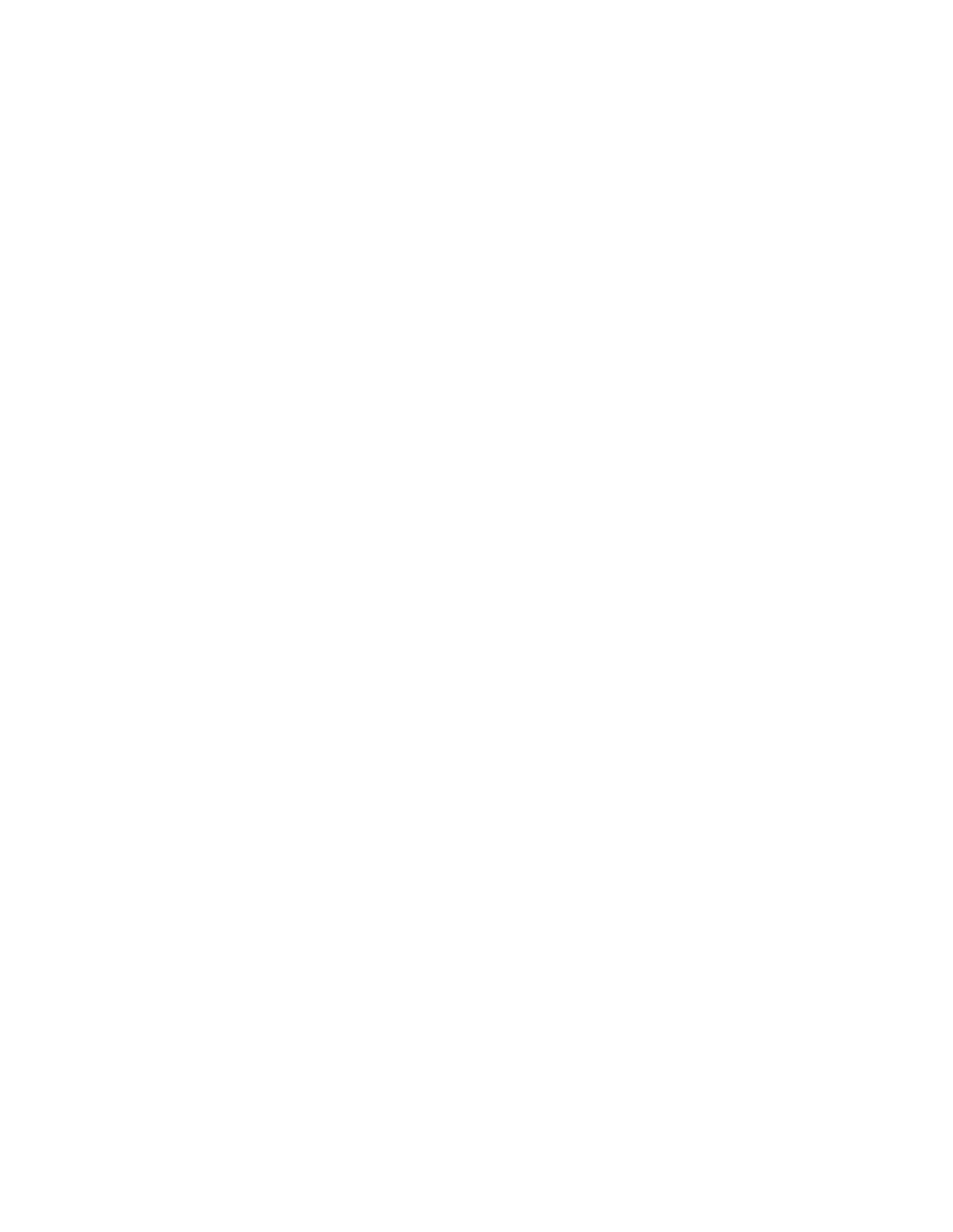# **EXECUTIVE SUMMARY**

This Annual Report is issued to the people of the Town as part of our commitment to greater transparency. This Annual Report details the activities of your Town government in 2019.

# *Town Board*

- Appointed Christina Hennessey to the Board of Assessment Review, Ellen Schwab and Frank Coppa to the Board of Ethics, Christine Horne and Donald Panton to the Planning Board, Jeffrey Pangburn to the Zoning Board of Appeals, and Ralph Viola, John Conway, Jr., Stephen Obermayer, Robert Lehmann, William Perkins, David Becker, Guy Warner, Victoria Manieri and Maira Senick to the Comprehensive Plan Steering Committee.
- Appointed Elaine Miano-Rudzinski to the position of Chief of Police.
- Adopted a Natural Resource Inventory as a foundation to updating the Comprehensive Plan.
- Continued work on the update to our Comprehensive Plan.
- Negotiated and executed a Development Agreement with Regeneron Pharmaceuticals for the Tempel Lane Extension and replacement of wastewater pumping stations on  $3<sup>rd</sup>$ Avenue and Barracks Road.
- Reached agreement on new three-year contracts for our Public Works and Emergency Communications union employees.
- Began live streaming of public meetings in Town Hall, including Town Board and Planning Board meetings
- Demonstrated support for important causes, raised awareness of issues such as breast cancer, domestic violence and childhood cancer, stated support for restoration of AIM funding and the September 11<sup>th</sup> Victim Compensation Fund, and opposed National Grid's Pipeline E37 Reliability and Resiliency Project and the Dunn Landfill..
- Honored eight more veterans in our Honor a Veteran program.

### *Town Finances*

- Maintained positive fund balances in our General, Highway, Sewer and General Water Funds.
- Maintained an investment grade credit rating of Aa3.
- Maintained independent accounting for Generic Environmental Impact Statement (GEIS) fees.
- Obtained an independent audit of 2018 financial statement (conducted by Certified Public Accounting firm UHY, LLC), our fourth consecutive year of independent audits..
- 2020 budget includes 1.64% tax increase. Includes no reduction in essential services, one new position (Planner) and increased funding for paving projects
- Increased salaries for Town Supervisor and members of the Town Board..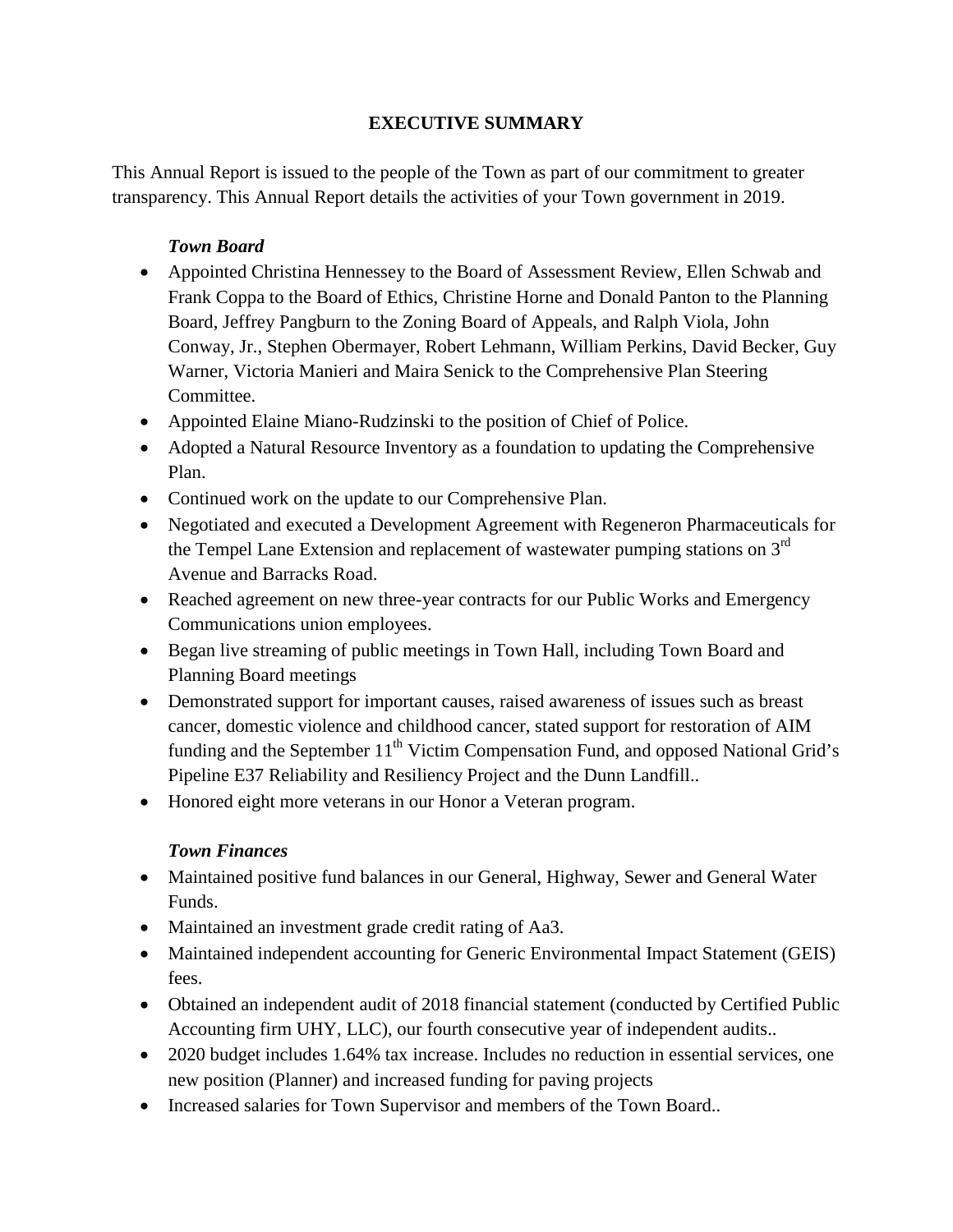- Had a reduction of \$389,000 in debt service for the Wastewater Treatment Plant due to bringing the final phase of the project in under budget.
- Budgeted money to research and implement a Veteran's Flag program.

## *Assessor's Office*

- Maintained an equalization rate of 100% in 2019.
- Increased the amount of the exemption from real property taxes for Cold War, Wartime, Combat and Disabled veterans.

## *Building Department*

- In 2019 the Building Department conducted 357 inspections, issued 627 permits, and collected \$626,399.40 in permit costs and \$767,411.90 in overall revenue.
- Issued 36 Certificates of Occupancy and 83 Certificates of Compliance; addressed 90 complaints from residents.

## *Finance Office*

- Managed the renovation of the Courtroom and Community Room in Town Hall.
- Trained all staff in Sexual Harassment and Gender Discrimination Prevention and Workplace Violence Prevention.
- Completed the upgrade of the Town's phone system.
- Maintained the Town's social media platforms and Nixle Alert System.
- Developed materials for and conducted hiring/recruiting efforts, including the search for a new Chief of Police.

### *Planning and Zoning*

- Facilitated approval of 353,800 sq. feet of new commercial space and 96 multi-family units.
- Processed 27 new land development applications
- Assisted with ten procurement and grant-related activities valued at more than \$2 million, including grants for the Tempel Lane Extension and MS4 mapping upgrades.
- Monitored and inspected the construction of Regeneron's 346,000 sq. ft. Manufacturing Facility on Tempel Lane.

# *Police Department*

- Reduction in overall crime rate even though the Emergency Communications Center handled almost 5,000 more calls than last year.
- Partnered with the East Greenbush Central School District to help address the District's security needs.
- Maintained a strong social media presence.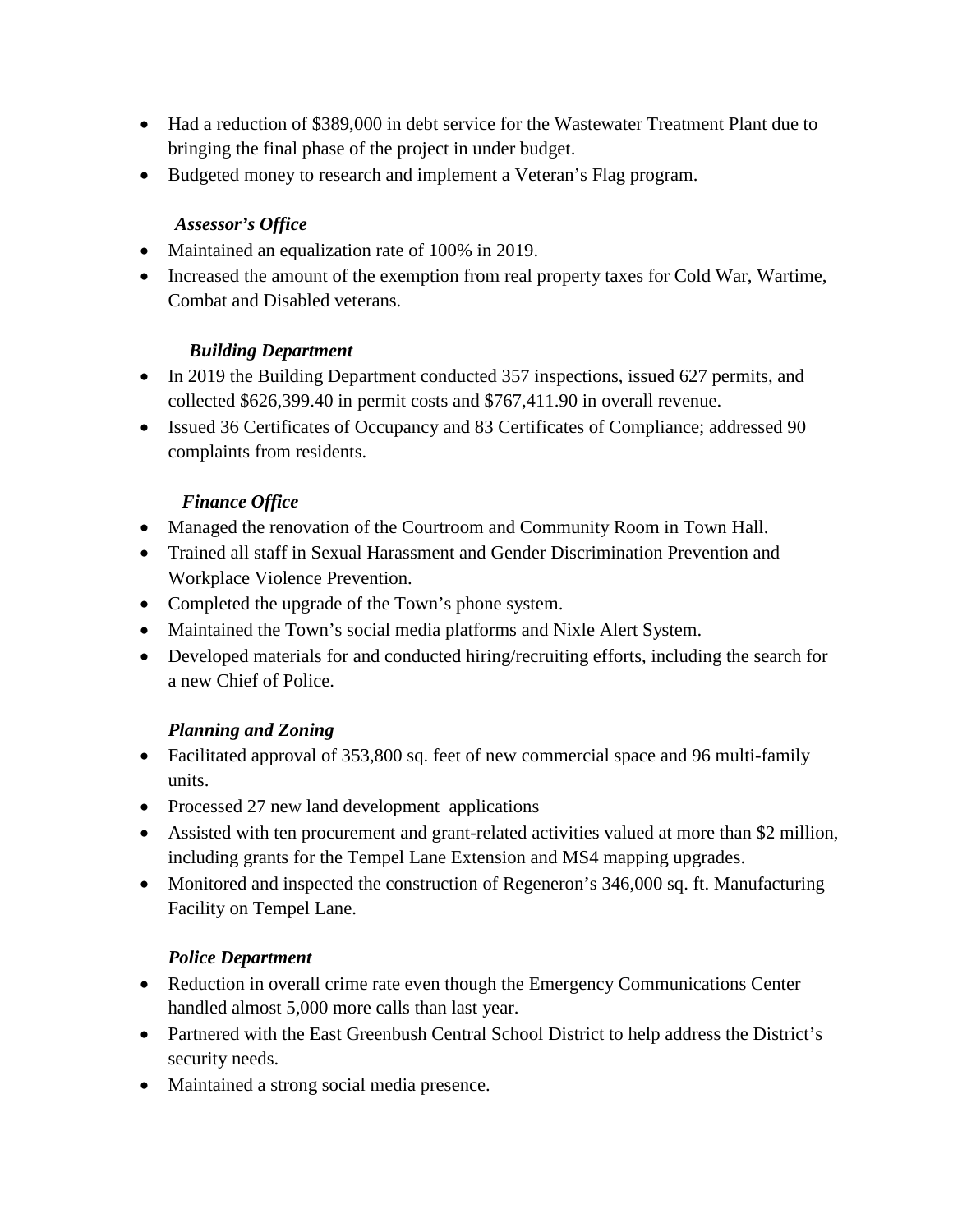• Initiated a Get to Know Your Local Police Program with four events.

# *Public Works*

- Resurfaced 6.67 miles of roads.
- Completed drainage projects on Spruce Run and Mill Run.
- Reached substantial completion on the installation of water meters in Hampton Manor.
- Analyzed and repaired one of the two five-million gallon water tanks on Grandview Avenue.
- Installed a new pressure reducing valve to serve the August Gate and Rysedorph developments.
- Improved our odor abatement system at the Wastewater Treatment Plant.
- Began the process of updating our wastewater conveyance system with a focus on the major pump stations in Town.
- Completed a Feasibility Study for the replacement of the  $3<sup>rd</sup>$  Avenue and Barracks Road pump stations.
- Paved the Wastewater Treatment Plant parking lot.
- Analyzed and restructured the fees for the Transfer Station.
- Installed gazebos in Hampton Manor and Woodland Parks.
- Replaced the HVAC system in Town Hall.
- Managed and inspected the renovations of the Courtroom and Community Room in Town Hall.

# *Town Services (Parks and Recreation)*

- Another successful year of Summer Camp with increased attendance for the sixth year in a row.
- Installed and implemented RecDesk, a recreation management software that includes online registration for summer camp and facility scheduling.
- Sponsored another successful Spotlight on Youth ceremony.
- Operated seasonal afterschool programs.
- Sponsored the annual Town-wide garage sale.
- Another successful year of the expanded Music in the Park series and the End of Summer Jam.
- Hosted Holiday events, including Easter Egg Hunt, Halloween Party and Christmas Tree Lighting ceremony.
- Collaborated with community organizations on the Memorial Day Parade and the First Responders Holiday Parade.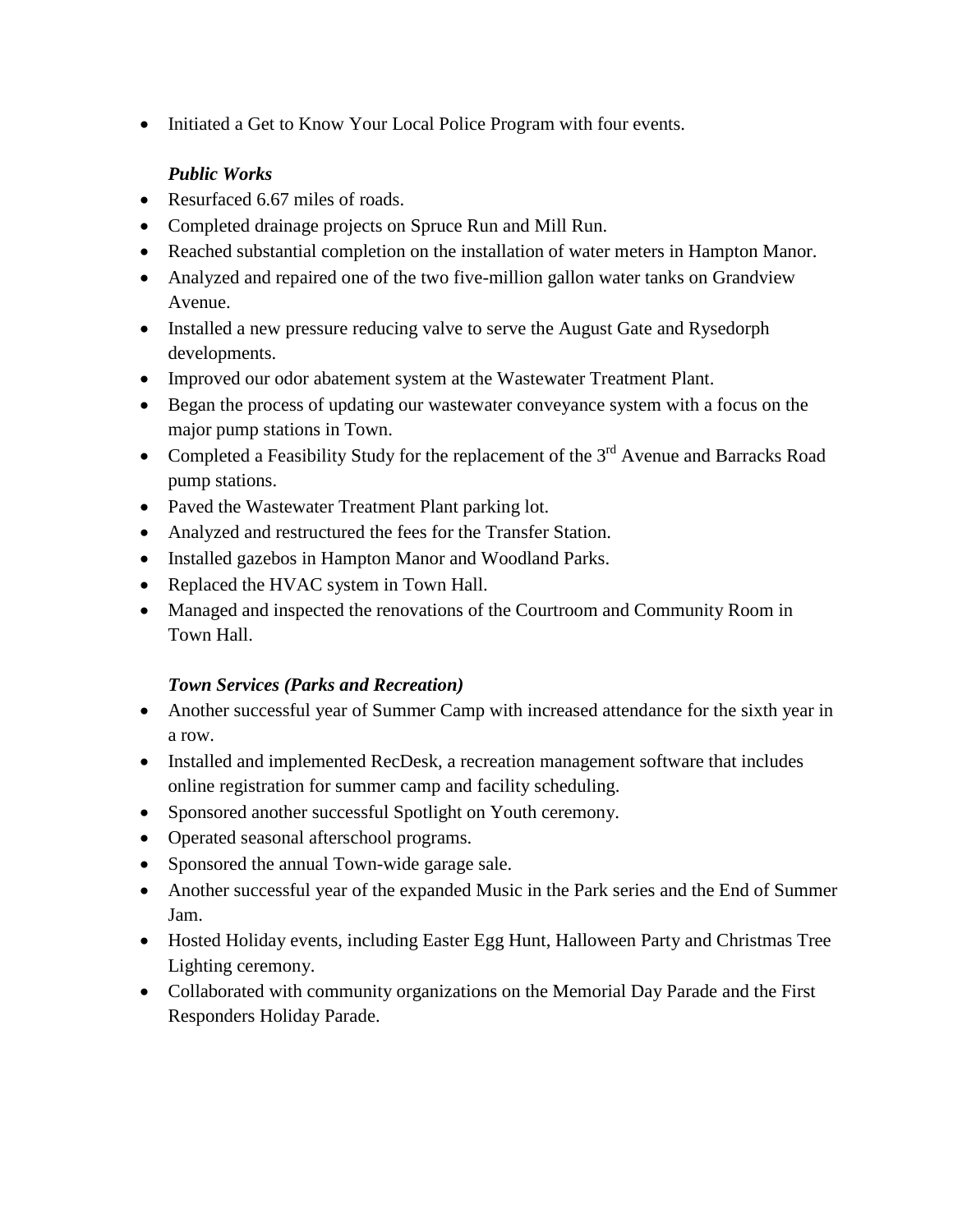### **2019 ANNUAL REPORT TO THE RESIDENTS OF EAST GREENBUSH**

Jack Conway, Town Supervisor January, 2020

The work of the Town Board is the backbone of Town government. The five members of the Town Board bear ultimate fiduciary responsibility for the financing and operation of Town Government. The Supervisor is a full-time position but the other four members are part-time and paid \$10,000 per year, an amount not commensurate with the volume and quality of the work they do, and one that will be raised in 2020 to \$12,500. The dedication and skill of Tina Tierney, Hollie Kennedy, Rick Matters and Bridget Fritz has made this another productive year and I want to acknowledge and thank them for their hard work and unyielding concern for the public interest. Thanks to Tina Tierney for drafting the section of this report dealing with the Albany-Hudson Electric Trail and for effectively serving as Deputy Supervisor.

Thanks also to my senior staff for department submissions that helped in the drafting of this report. Thank you Police Chief Elaine Rudzinski, Scott Gallerie, Dan Fiacco, Meaghan Hart, George Phillips, Adam Yagelski, Toni Murphy, Jessica Lansing, Kevin Hitchcock and Susan McCarthy. These are the people who work hard each day to make our Town government run as smoothly as it does.

### **Town Board**

The goals of the Town Board are:

- to provide essential Town services in the most cost-effective manner;
- manage an ethical, transparent and accountable government;
- adequately fund Town operations;
- responsibly manage the Town's finances;
- maintain and upgrade the Town's infrastructure;
- establish means of collaboration between Town officials and the public;
- promote smart development;

.

- attract and retain businesses: and
- promote a sense of community.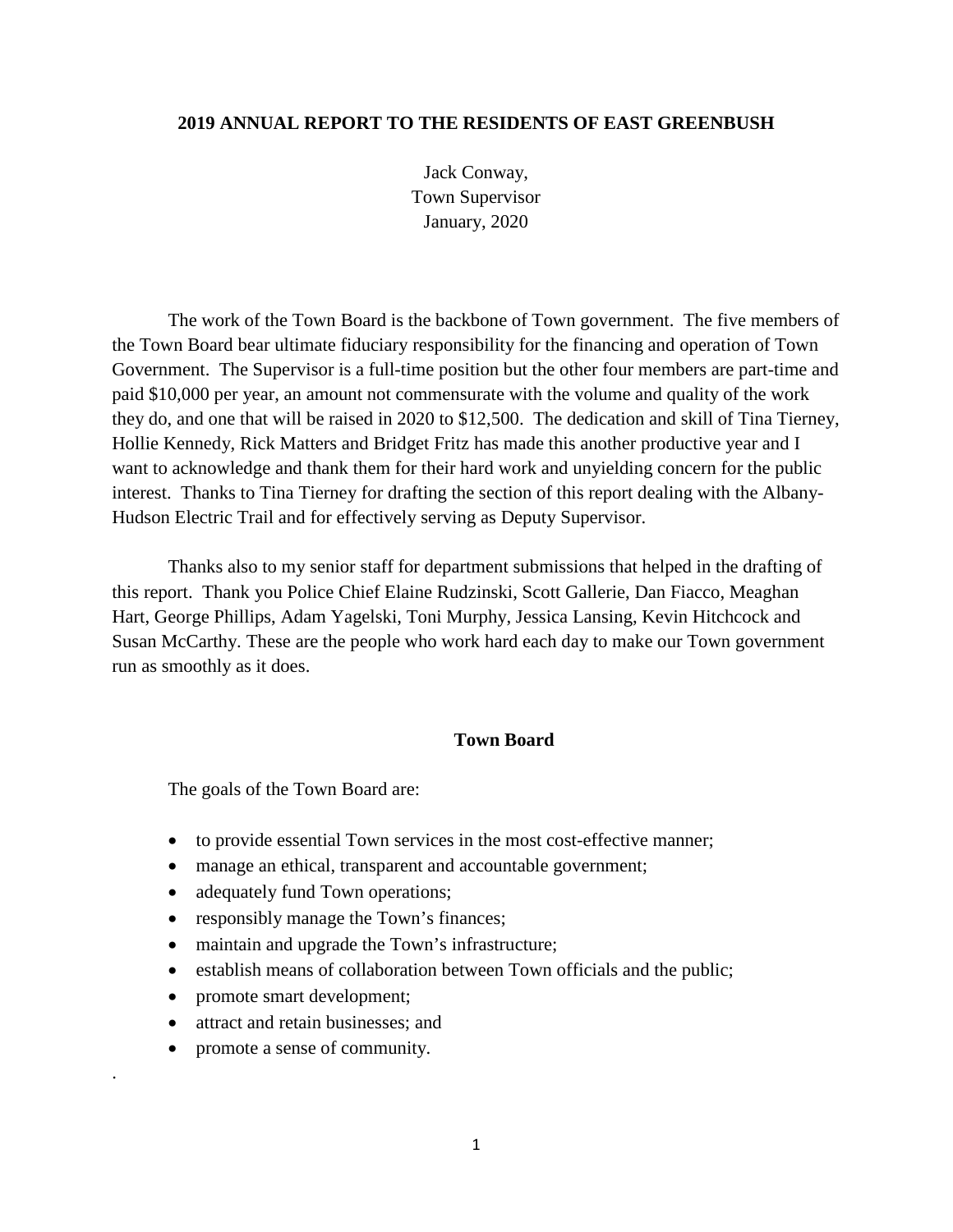### *Appointments*

The Town Board made the following appointments in 2019:

- Elaine M. Rudzinski to the position of Chief of Police;
- Michael A. Guadagnino to the position of Detective Sergeant;
- John J. Martyn to the position of Police Sergeant;
- Shelby Proper and Nicholas Liuzzi to the position of Police Officer;
- Ralph Viola, John Conway, Jr., Stephen Obermayer, Robert Lehmann, William Perkins, David Becker, Guy Warner, Victoria Manieri and Maira Senick to the Comprehensive Plan Steering Committee;
- Daniel Fiacco to the position of Commissioner of Public Works;
- Scott F. Gallerie, Sr. to the position of Deputy Commissioner of Public Works;
- Susan McCarthy to the position of Sole Appointed Assessor;
- Paige Moore to the position of Police Dispatcher;
- Kevin Hitchcock to the position of Building Inspector on a permanent basis;
- Christina Hennessy to the Board of Assessment Review.
- Ellen Schwab and Frank Coppa to the Board of Ethics;
- Christine Horne and Donald Panton to the Planning Board;
- Jeffrey Pangburn to the Zoning Board of Appeals: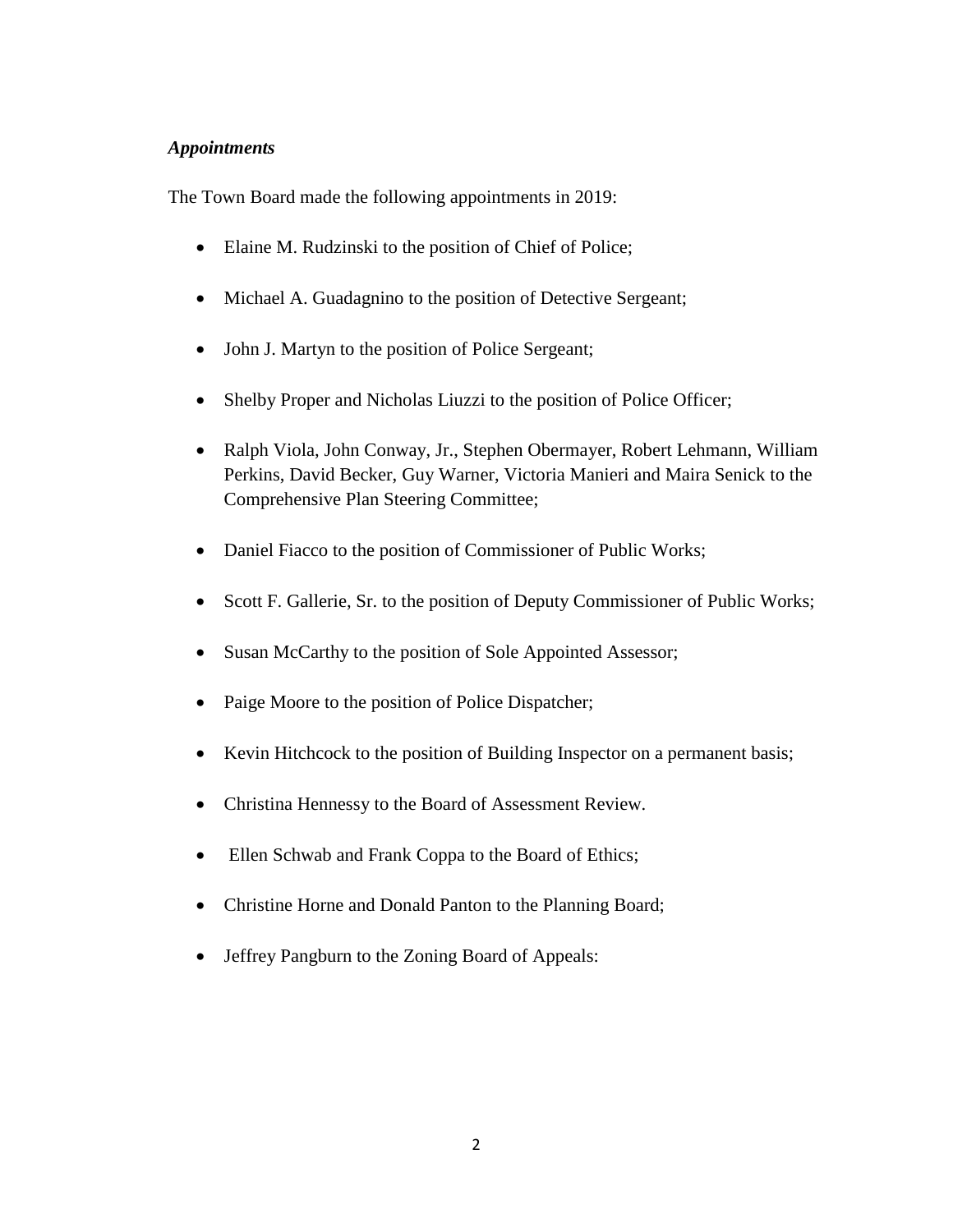### *Recognition of Important People and Causes*

An important function of a Town Board is to recognize and promote awareness of issues that can have a significant impact on the community. In 2019, the Town Board officially recognized and promoted awareness of a number of issues:

- Recognized February as *African American History Month;*
- Designated March to be *Women's History Month*;
- Designated April as *National Donate Life Month*;
- Recognized April as *Child Abuse Prevention Month*;
- Declared April to be *Sarcoidosis Awareness Month*;
- Honored the *life-saving efforts* of Police Officers Josh Witko and Nick Peter and Sgt. Raymond Diaz;
- Recognized the establishment of *East Greenbush Fire District Number 3*;
- Participated in the *Turn the Town Teal* effort in conjunction with the East Greenbush Central School District and declared September Turn the Town Teal Month in support of education and advocacy programs for women with ovarian cancer;
- Proclaimed *Police Week in East Greenbush* for the week of May 12 May 18, 2019 and declared May 15, 2019 as *Peace Officer's Memorial Day*. National Police Week was designated to provide special recognition for those law enforcement officers who lost their lives in the line of duty;
- Honored the *Columbia High School Varsity Boys Indoor Track and Field Team* for winning the Section II championship.
- Recognized May, 2019 as *Mental Health Month* and *Trauma Informed Care Month*.
- Honored the members of the *Columbia High School Varsity Boys Bowling Team*;
- Proclaimed June to be (*LGBTQ) Pride Month*;
- Recognized September as '*Childhood Cancer Awareness Month*' and declared September 18, 2019 as 'East Greenbush Goes Gold Day" in honor of Sean Jucha;
- Recognized October as '*Domestic Violence Awareness Month'* and declared October 24, 2019 as 'East Greenbush Goes Purple Day;'
- Recognized October as '*Breast Cancer Awareness Month'* and declared October 18, 2019 as 'East Greenbush Goes Pink Day;'
- Recognized October as *Bullying Prevention Month*;
- Recognized November as *Men's Health Awareness Month* and declared November 14, 2018 as 'East Greenbush Goes Light Blue Day;
- Recognized November as Adoption Awareness Month and designated November 23, 2019 as *Adoption Awareness Day*.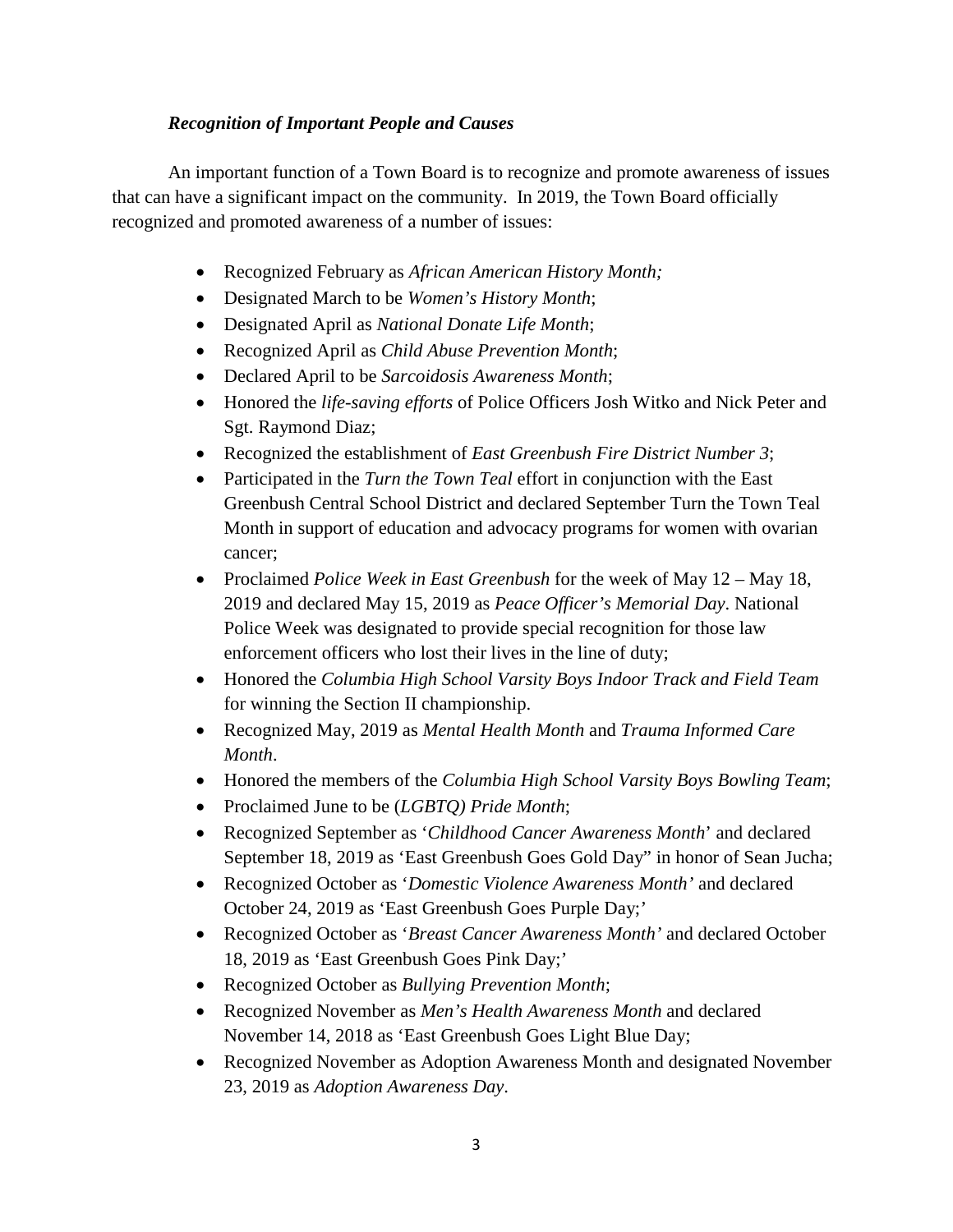#### *Honor a Veteran Program*

On March 16, 2016 the Town Board established the Honor a Veteran program. Conceived and administered by Town Historian Bobbie Reno, the Honor a Veteran program is designed to honor those Town residents who have served our country with distinction. Those honored this year were:

| Robert J. Ostrander          | U.S. Army          |
|------------------------------|--------------------|
| David John Dedrick           | U.S. Army          |
| Ralph O. Helms               | U.S. Army          |
| Howard R. Myers, Jr.         | U. S. Air Force    |
| David Neal Caneen            | U.S. Army          |
| <b>Arthur Harold Summers</b> | U.S. Navy          |
| <b>Selby Edward Summers</b>  | U.S. Army Air Corp |
| James J. Connell, Jr.        | U.S. Marines       |

#### **Important Initiatives of the Town Board - 2019**

In addition to recognizing and raising awareness of key issues, the Town Board took a stand on a number of issues facing the Town:

The Town Board passed a resolution urging the Governor and the Legislature to restore Aid and Incentives to Municipalities (AIM) funding. Each year the Town receives \$73,000 from the State under the AIM program. This year the Legislature was considering the elimination of this funding for Towns and Villages (but not for cities). The Town Board advocated for those funds to be restored. In the end, the State passed the responsibility for providing this funding to the Counties with the revenue coming from a proposed internet sales tax.

In March, the Town Board voted to approve a resolution in support of bills in the United States Senate and House of Representatives that opposed cuts in funding for the September 11<sup>th</sup> Victim Compensation Fund. This important fund serves more than 45,000 people who had their health compromised by exposure to toxins at Ground Zero.

In April, the Town Board voted unanimously to oppose National Grid's Pipeline E37 Reliability and Resiliency Project. National Grid wants to install 7.3 miles of new 16-inch diameter natural gas transmission pipeline with a maximum allowable pressure of 300 pounds per square inch on land that runs through three municipalities, including East Greenbush. The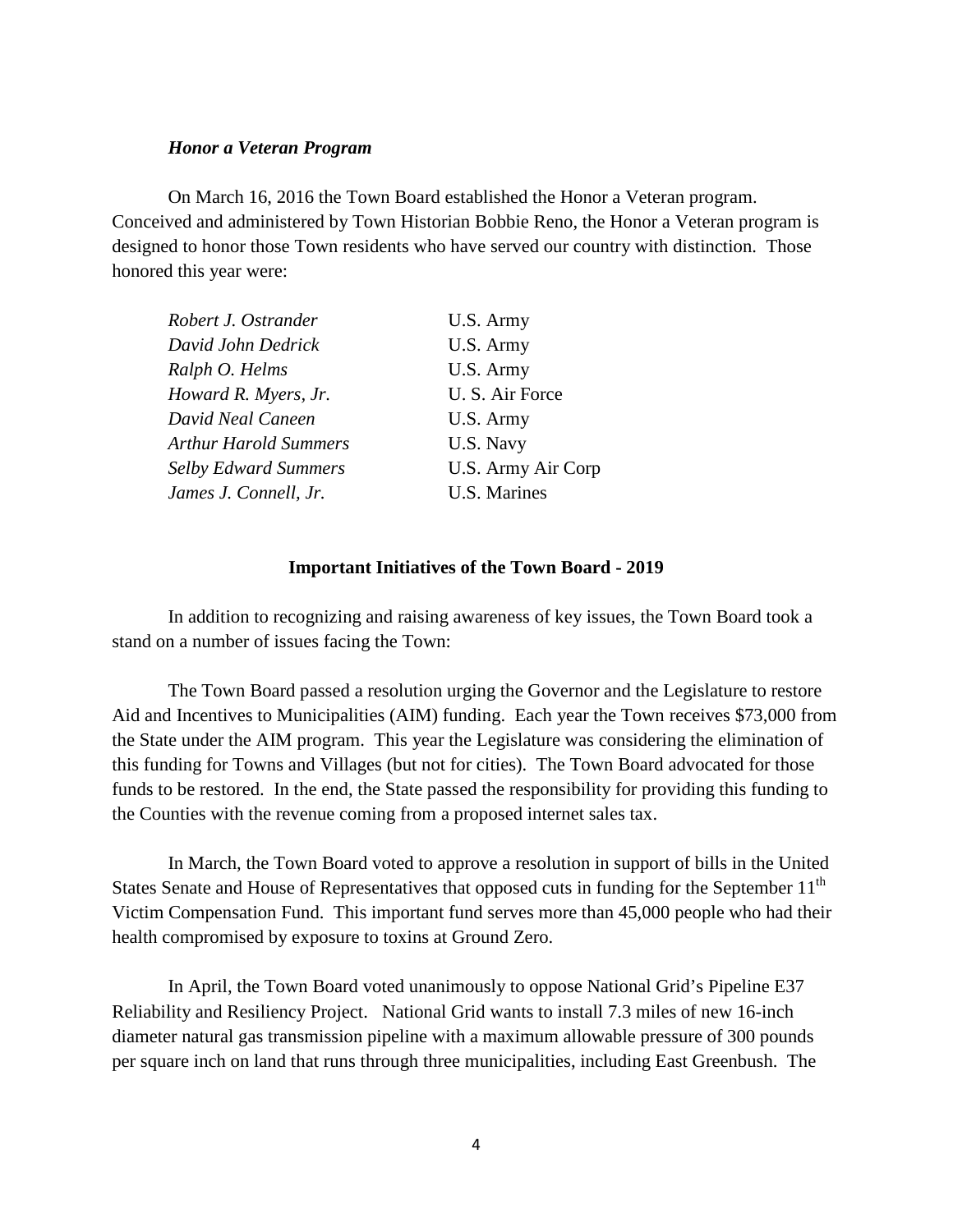pipeline will not serve the people of East Greenbush except in limited emergency circumstances but the risks and environmental impact will be borne by Town residents.

In October, the Board passed a resolution urging the NYS Department of Environmental Conservation (DEC) to hold the Dunn Landfill Operators responsible for implementing controls to prevent dust, debris, odors, and truck noise. The Dunn Landfill is located on Partition Street Extension in the city of Rensselaer but some of the negative impacts are being experienced by residents of East Greenbush. DEC has issued a Department Initiated Modification to the Landfill's State permits. The Board's resolution was based on the member's frustration at our inability to influence something that has become a serious problem for the people we represent. We'll continue to monitor the situation and make our views known. This is a problem that needs to be solved. This is a fight that will occupy us in 2020.

### *Local Laws*

The Town Board enacted four **Local Laws** in 2019:

**Local Law** #1 of 2019: Amends Chapter 33 of the Code of the Town of East Greenbush, Updating Said Regulations to Conform to Current Requirements and Terminology.

This local law updates the regulations for sewers so that they conform to current regulations in both what is required and the terminology used for tests and measures.

**Local Law** #2 of 2019: Approves the 'Pinecrest Plaza' Planned Development District Amendment.

The Pinecrest Plaza development is at the corner of Columbia Turnpike and Springhurst Avenue. It consists of two commercial buildings and approximately 24,000 square feet of commercial space. It was originally proposed in 1990 and much of it was developed at that time. When the applicant returned to finish the project no one could locate the approvals (i.e. the Local Law) that were granted at that time. This Local Law ties up the loose ends after a comprehensive review was conducted by both the legal and planning and zoning departments, and allows the project to move forward.

**Local Law** #3 of 2019: Increases the Town's Real Property Tax Exemption for Cold-War Veterans.

New York Real Property Tax Law (Section 458-b ) provides municipalities the discretion to establish for Cold-War Veterans and their qualified family members who own qualified residential property certain levels of exemption from real property taxes. These exemptions are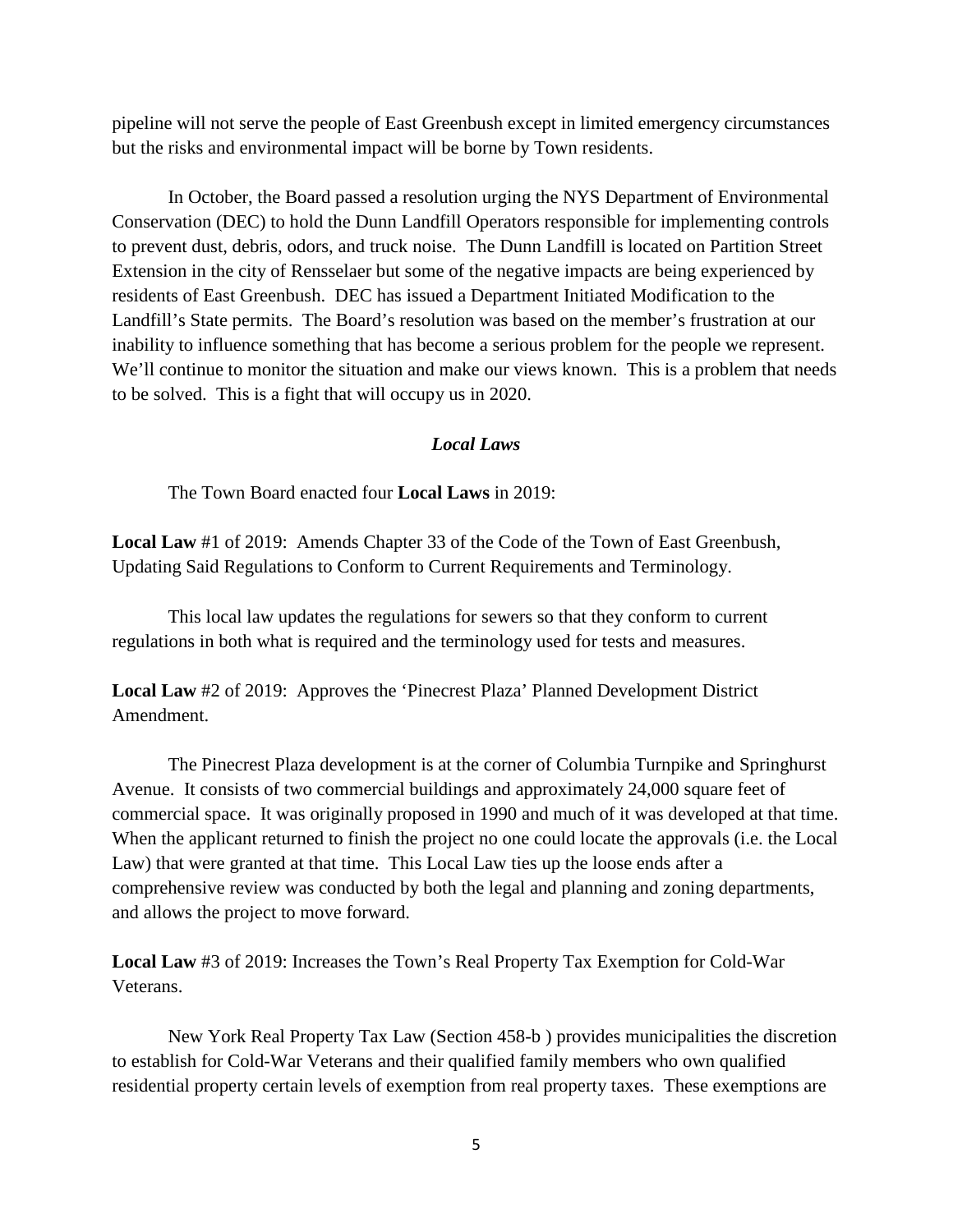only provided for general and highway taxes. The exemption level was last raised in 2008. It was set at exemption levels of \$8,000 for non-disabled Cold War Veterans and \$40,000 for disabled Cold War Veterans. This was the amount that was exempt from general and highway taxes. Local Law #3 raises the limits to \$30,000 for non-disabled Cold War Veterans and \$150,000 for disabled Cold War Veterans. We felt that the increased limits were appropriate and allowed us to make tangible a small bit of the gratitude we feel for those who have served or are currently serving.

**Local Law** #4 of 2019: Increases the Town's Real Property Tax Exemption for Veterans.

The exemption for Cold War veterans was a belated acknowledgement of the service and sacrifices that men and women in our Armed Forces contributed to maintaining our safety. Local Law #3 addresses the exemptions available to Cold War veterans. Local Law #4 covers Wartime Veterans, Combat Veterans and Disabled Veterans. In 2008 the limits were set at \$27,000, \$45,000, and \$90,000 for Wartime Veterans, Combat Veterans and Disabled Veterans, respectively. Local Law #4 establishes new limits of \$45,000, \$75,000 and \$150,000.

### *Appointment of a New Chief of Police*

In June, Chief of Police Chris Lavin retired after a long and distinguished career with the East Greenbush Police Department. Chief Lavin joined the department on February 14, 1972, became Detective Sergeant two years later, and was appointed Chief in 1990. Chris has also served with the East Greenbush Fire Company for more than 50 years. There are few people, even in a community with so many people dedicated to community service, who can match Chris Lavin for the contribution he has made to protecting and serving the people of East Greenbush. We're lucky that we live in a safe community but that didn't happen by accident. As Chief for nearly three decades a large measure of credit belongs to Chris Lavin, although he would tell you that it's because of the men and women who have served under him. Great job Chief! I know I speak for all Town residents when I say thank you for your class and dedication to service!

The Town Board underwent an extensive process in the search for a replacement for Chief Lavin. We interviewed five highly qualified candidates, narrowed the list to two finalists, and did a second interview with each of them. In the end, we selected Detective Sergeant Elaine Rudzinski-Miano of our own department to be the new Chief of Police. Chief Rudzinski is a graduate of Columbia High School, Hudson Valley Community College, Siena College, and Sage Graduate School. A lifelong East Greenbush resident, she has been on the force for nearly 25 years. She has earned the historical distinction of being the first woman to be appointed Chief of Police in Rensselaer County. Experienced in all aspects of policing, Chief Rudzinski insists that the Police Department functions best when it is an integral part of the community and is seen to be such. She has sponsored community events and developed innovative ways for individual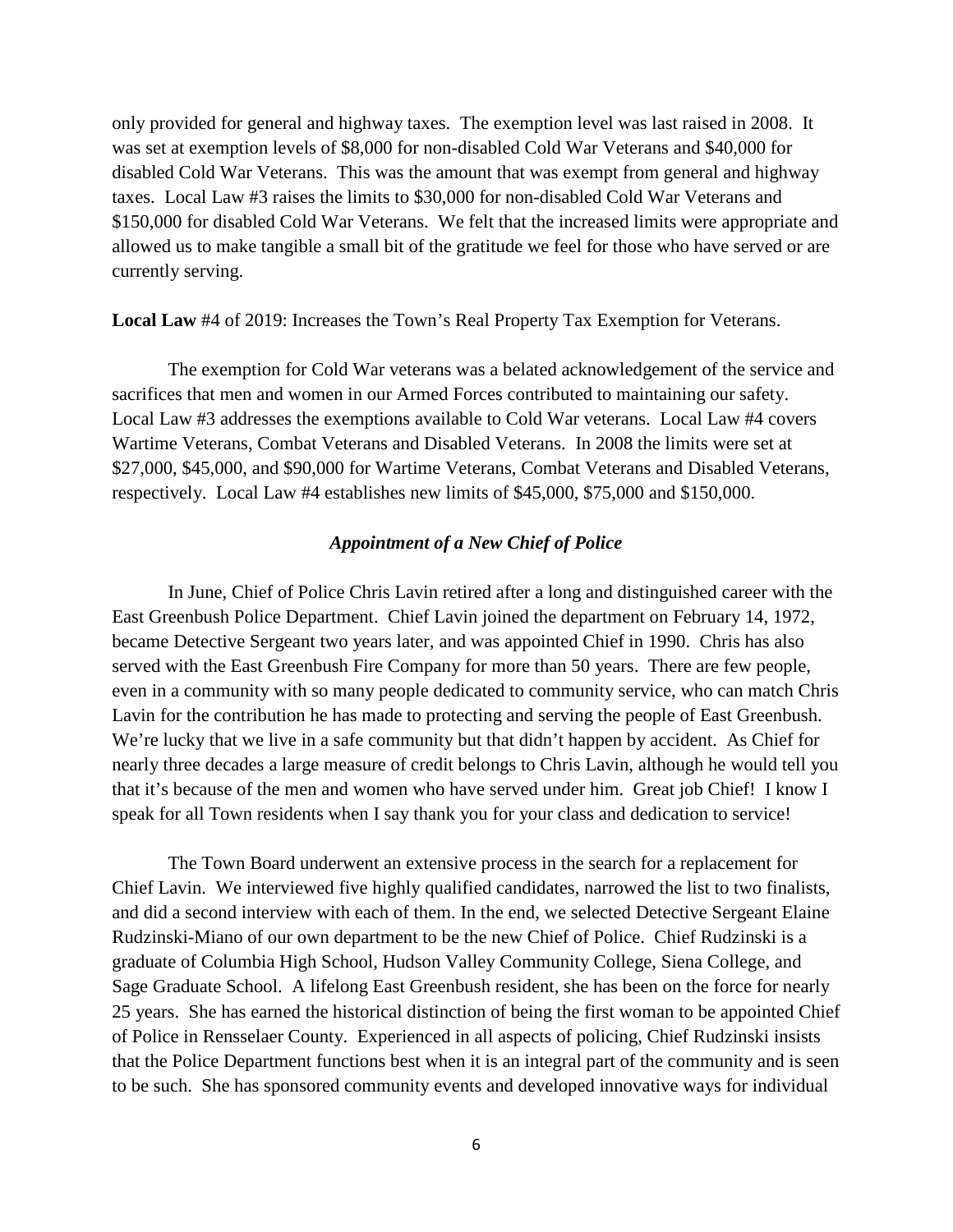police officers to spend time interacting with residents in relaxed settings. We are very excited about this appointment.

# *Update of the Comprehensive Plan* **(**Written by **Adam Yagelski, Director of Planning and Zoning)**

The comprehensive plan is an essential document which guides growth and other activities according to the Town's vision for the future. In turn the Comprehensive Plan is the foundation for other essential land use planning tools, including the zoning map and code and the Town's Generic Environmental Impact Statement (GEIS). This project will, over three phases, update the Comprehensive Plan, modify the Zoning and Subdivision Regulations accordingly, and update the Western East Greenbush Generic Environmental Impact Statement (GEIS). In 2018, a consultant team led by MJ Engineering was selected by the Town to assist with the implementation of the project.

As of December 2019, the project is well underway and has made significant progress with the primary public involvement effort nearly complete and existing conditions profile and inventory in draft form. The current estimated schedule is for a draft plan to be released in Spring 2020 and forwarded to the Town Board to consider adoption in May 2020. In general, public participation (primarily meetings and survey response) has been excellent. The following project milestones were achieved in 2019:

- Comprehensive Plan Update Visioning Workshop and Open House Public Meeting June 17, 2019;
- Community Outreach Plan drafted in July 2019;
- Community Profile first draft in August 2019;
- Community Survey The survey went live on June 17, 2019 and closed on November 1, 2019. The Town received 783 total respondents (roughly 5% of the Town's 2018 population of 16,403), with 85% of respondents reporting they live in Town. The full survey results will be made available once tabulated and reviewed by the Comprehensive Plan Steering Committee (CPSC);
- East Greenbush Photo Survey went live on June 17, 2019;
- Comprehensive Plan Update Public Workshop September 30, 2019;
- Stakeholder outreach meetings held on September 17 and 18, 2019;
- East Greenbush Central School Student Advisory Group outreach workshop held on October 3, 2019; and
- Held 5 CPSC meetings in 2019.

In addition to providing overall project management and oversight, the Department of Planning and Zoning supported this effort in 2019 by undertaking the following activities: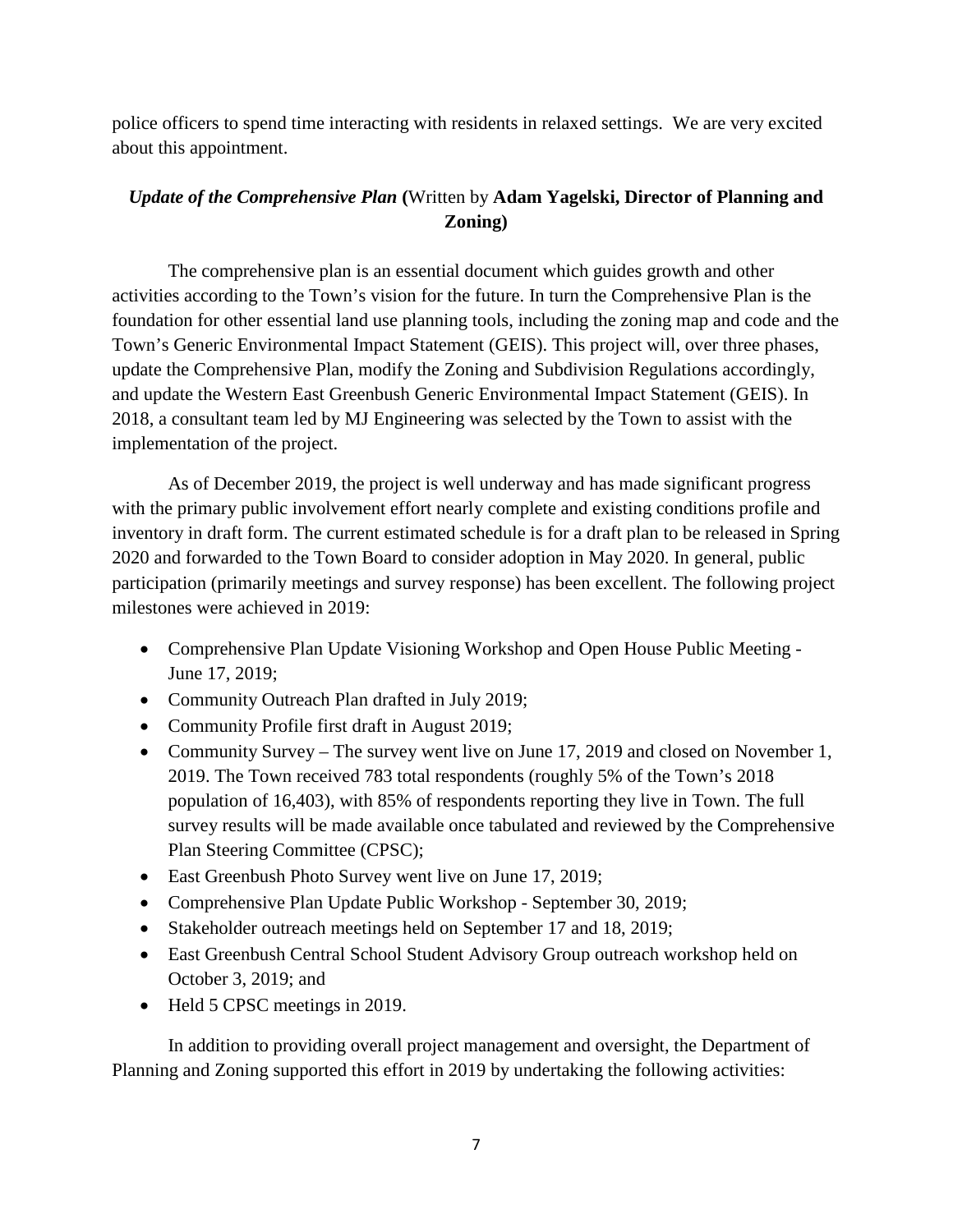- Developed, launched, and maintained a project website which provides essential information about upcoming activities, documents, and ways for the public and other stakeholders to engage;
- Assisted with formation of the CPSC and provided ongoing logistical and information support to the Committee throughout the process;
- Performed outreach and solicit stakeholder input and involvement;
- Served on the Town's Core Project Management Team to guide the project effort.

The update of the Comprehensive Plan, Zoning Map and GEIS document will allow us to lay a solid foundation for smart growth and ensure that developers pay their fair share but aren't saddled with an undue burden. This process will also help us to identify issues that affect our internal processing of planning and zoning applications.

### *Albany-Hudson Electric Trail* (Written by **Councilor Tina Tierney)**

 The Albany-Hudson Electric Trail (AHET Trail) will be a shared-use bicycling and pedestrian trail along the 35 mile National Grid right-of-way from Rensselaer to Hudson, and is part of the 750-mile Empire State Trail designed to connect New York City to Canada and Albany to Buffalo. Routed along the former Albany-Hudson Electric Trolley corridor, our local section will provide a key link between the Capital Region and the Mid-Hudson Valley. The historic route was an operational passenger trolley from 1899 to 1929 powered by electricity supplied by the Stuyvesant Falls hydro-electric power plant. This project was the subject of a feasibility study conducted by the Town of East Greenbush in October 2011.

 The first public meeting on the proposed trail was held in August 2017, just one day after the Hudson Greenway issued a Draft Concept Plan for the project. After receiving a number of questions and comments from East Greenbush residents, the Greenway staff attended the Town Pre-Board meeting in September 2017. Mr. Andy Beers from Hudson Greenway and Mr. Chris Cornwell from GPI Engineering presented the proposed route and answered resident questions. To address specific concerns raised by residents, Mr. Beers and Mr. Cornwell met with neighbors on Berkshire Drive, Tamarack Lane, and scheduled individual meetings with residents living in proximity to the proposed route. On October 11, 2017, Mr. Beers and Mr. Cornwell presented an engineering analysis changing the proposed trail route from Berkshire Drive to Tamarack Lane. Additional presentations were held on December 13, 2017 to update the public on proposed road crossings, and more recently to update the Planning Board on December 11, 2019.

 The Hudson River Greenway finalized the Concept Plan and Project Design in 2018, and began construction in 2019. Construction is progressing from south to north, and the anticipated completion date is November 2020. This exciting project will provide residents with another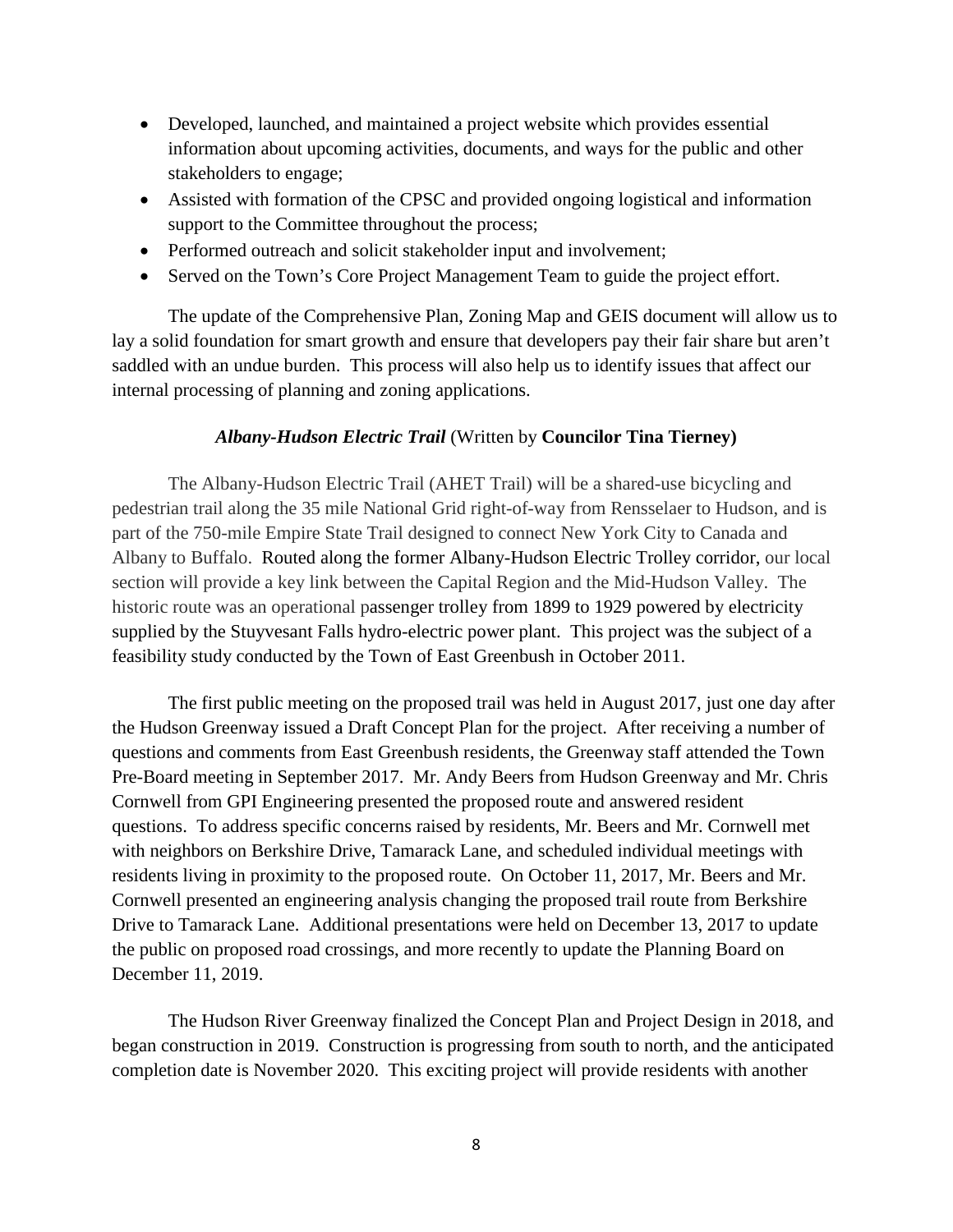option for outdoor recreational opportunities, and a safe route to bicycle, walk, or run in a setting that will minimize our interactions with motor vehicle traffic.

 The Town of East Greenbush will post updated information on the project and dates for upcoming meetings on the Town website. Detailed information on the AHET Trail can be found at <http://www.ahettrail.org/> and residents are encouraged to submit any comments on the project to the Hudson River Greenway staff via the AHET website.

### *Natural Resource Inventory*

In 2018 the Town successfully applied for assistance from the Hudson River Estuary Program to prepare the Town's first Natural Resources Inventory (NRI). The essence of the inventory is a series of 25 maps showing natural resources within the Town accompanied by a narrative. In April 2018, the Town Board created the Natural Resources Work Group (NRWG), which currently consists of 5 Town resident volunteers, to manage the effort. The NRWG has generally met monthly since its establishment.

After receiving assistance from the Hudson River Estuary Program, the Town Board adopted the NRI, prepared in a process led by the Natural Resources Work Group (NRWG), on June 19, 2019. This is a critical baseline toolset consisting of maps and an accompanying report depicting sensitive natural and cultural resources town wide. The information developed in the NRI has been integrated into the Comprehensive Plan Update process, maps, and documents. The Department of Planning and Zoning, with support from the Town Board, has been working with NRWG members to consider the establishment of a conservation advisory council (CAC). CAC establishment would be by local law. A draft of the local law has been prepared and will be considered by the Town Board in early 2020.

#### *Development Agreement with Regeneron Pharmaceuticals*

Regeneron Pharmaceuticals is one of the most innovative and fastest growing corporations in the United States. Based in Tarrytown, NY with two campuses and other locations in East Greenbush and a manufacturing center in Limerick, Ireland, Regeneron has set the standard for the pharmaceutical industry with important new drugs that have either been approved or are in the later stages of testing. In East Greenbush, their Discovery Drive campus continues to grow with additions to their main building and the parking garage. Our efforts in 2019 were focused on facilitating the development of a new campus on Tempel Lane, although there were other additions, alterations etc. At full build-out the new campus will consist of a warehouse, manufacturing facility, a Science Building (offices/labs) and a parking garage.

These are exciting additions to our Town but the development of so much commercial space in such a short period of time strains our resources and sometimes results in other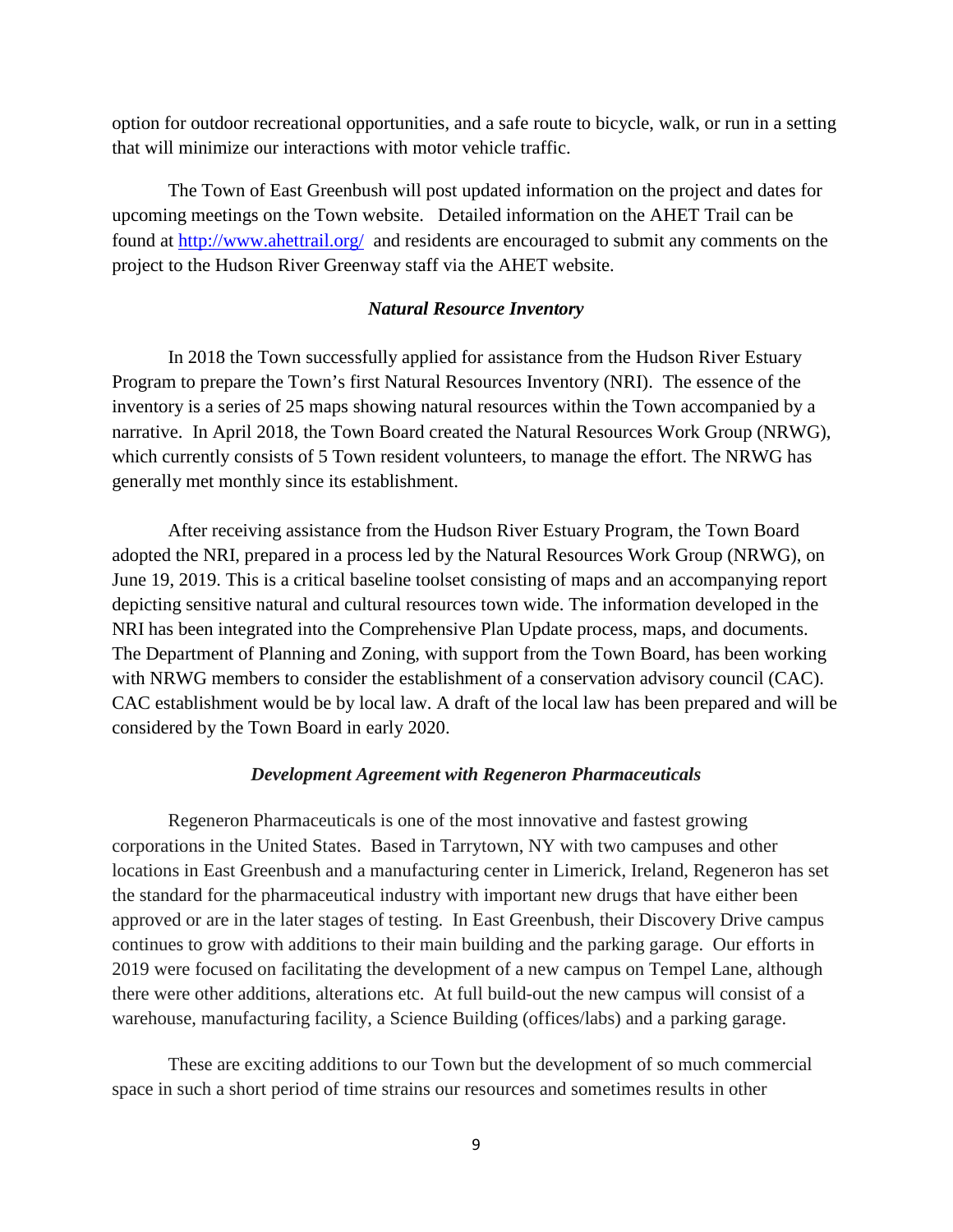important projects not receiving the attention they need. The PILOT (Payment in Lieu of Taxes) agreements that Regeneron has entered into with the Rensselaer County Industrial Development Agency (IDA) were needed to offset the cost of the project for Regeneron but have reduced the amount of property tax paid on their properties. This will help create 1,500 new jobs, which is a strong rationale for the PILOTs, but it does put a strain on staff resources and necessitates careful planning on the part of the Town to address the infrastructural implications of growth of that magnitude. Regeneron has proven to be an excellent partner in the process of creating smart growth and we look forward to a productive relationship for many years to come.

In June we executed an Agreement with Regeneron that specifies our respective roles and financial and programmatic obligations in completing important infrastructural necessities, including the expansion of Tempel Lane to  $3<sup>rd</sup>$  Avenue Extension, and the replacement of two pump stations that need to be upgraded to handle the increased demand from the new campus. The Town agreed to undertake, at Regeneron's expense, the design and construction of the road extension and the installation of a 6 inch water line. The agreement specifies that Regeneron will deposit the cost of the road extension project, estimated to be \$9.2 million, in escrow when requested by the Town.

Another critical component of the Agreement is the delineation of responsibilities and costs for the replacement of the Third Avenue and Barracks Road Pump Stations. These key features of our conveyance system need to be replaced and Regeneron and the Town agreed as to how we'll proceed and how the costs would be shared. The Town's contribution to the road extension is a \$2 million grant we received from the Empire State Development Corporation (ESD), and we have committed up to \$800,000 in Generic Environmental Impact Statement (GEIS) fees to the study, design, bidding and replacement of the pump stations. Since these fees were required of Regeneron in the first place, the Town agrees that if its share of the costs is less than \$800,000, the difference will be refunded to Regeneron in the form of a GEIS credit.

This Agreement is critical to both parties for planning and budgeting purposes. The success in negotiating the Agreement is a reflection of the productive working relationship we have developed with the largest employer in Town. Regeneron has studied the costs of the impact their expansion will have, and although they made us justify all of our calculations, were willing to pay whatever we agreed was fair. The cooperation we received from Regeneron, coupled with the hard work of our Director of Planning, Adam Yagelski, and our outside counsel Terresa Bakner, brought the negotiations to a successful conclusion.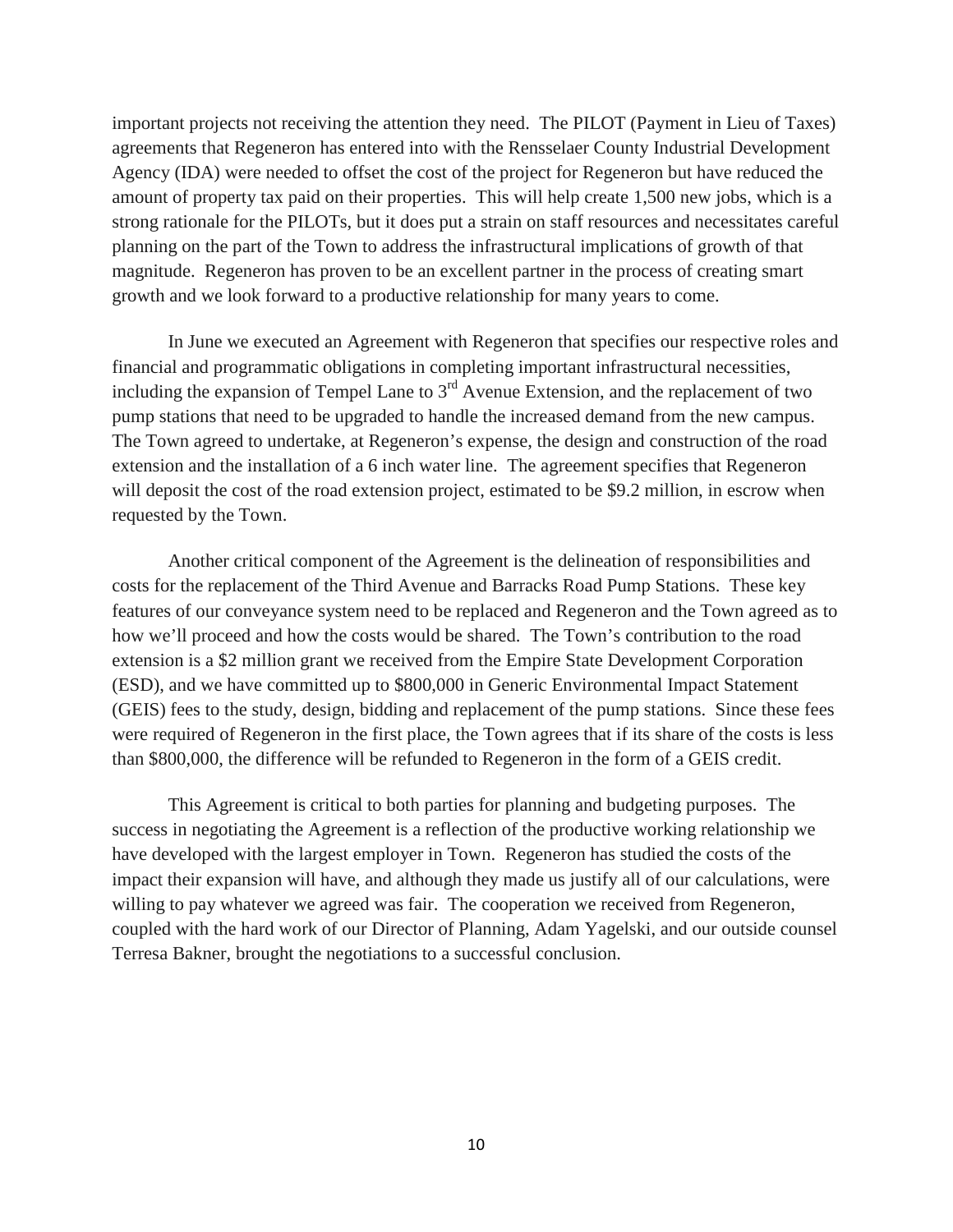#### *Agreement on Two New Three-Year Union Contracts*

This Town Board has made it a priority to keep union contracts current. This requires that we successfully negotiate new contracts before or immediately after the current contract expires. This year we entered into negotiations with two of our unions, Council 82, which represents our Emergency Communications Association (Local 3708, Council 82, AFSCME, AFL-CIO), and the Civil Service Employees Association (CSEA), which represents the employees in the Department of Public Works. We were successful in negotiating new contracts with both unions. The CSEA contract will cover the period of January 1, 2019 – December 31, 2021. The salary increases for the 3 years are 1.5%, 1.5% and 1.5%. The contract with the Emergency Communications Association covers the period of January 1, 2020 – December 31, 2022. The salary increases for the 3 years are 1.5%, 1.5% and 1.5%.

### *Live Streaming of Town Hall Meetings*

In 2019 we began live streaming of meetings of the Town Board, Planning Board, and Zoning Board of Appeals on the Town website and Facebook page. The Town contracted with Town Hall Streams to provide a system that provides real time viewing as well as on demand playback of any meetings. All equipment is supplied, installed and maintained by Town Hall Streams with a full warranty for as long as we continue our service with them. We have been impressed by the early response from residents who appreciate the service. Providing easy access to information about Town operations is a critical part of running a transparent government.

### **Town Finances**

The financial position of the Town continues to improve. The Town's financial records for the years 2010-2014 could not be audited. Spending reductions in 2014 and 2015 put us further behind in paving the roads, our parks were overlooked, GEIS fees were not always productively deployed, and the infrastructure of our service delivery system continued to degrade.

The 2019 Annual Update Document (AUD) was submitted to the State Comptroller in a timely fashion. Once again the Town Board retained a qualified independent auditing firm to conduct an audit of the Town's 2018 financial statements. When UHY, LLC completed that audit, it gave us four consecutive years of audited financial statements. More importantly, the audit contained no material or significant deficiencies in our financial statements, thus rendering the result a "clean" audit opinion.

We have eliminated all inter-fund borrowing debt, a problem that has haunted the Town and contributed to our loss of a credit rating in the first place. We have positive fund balances in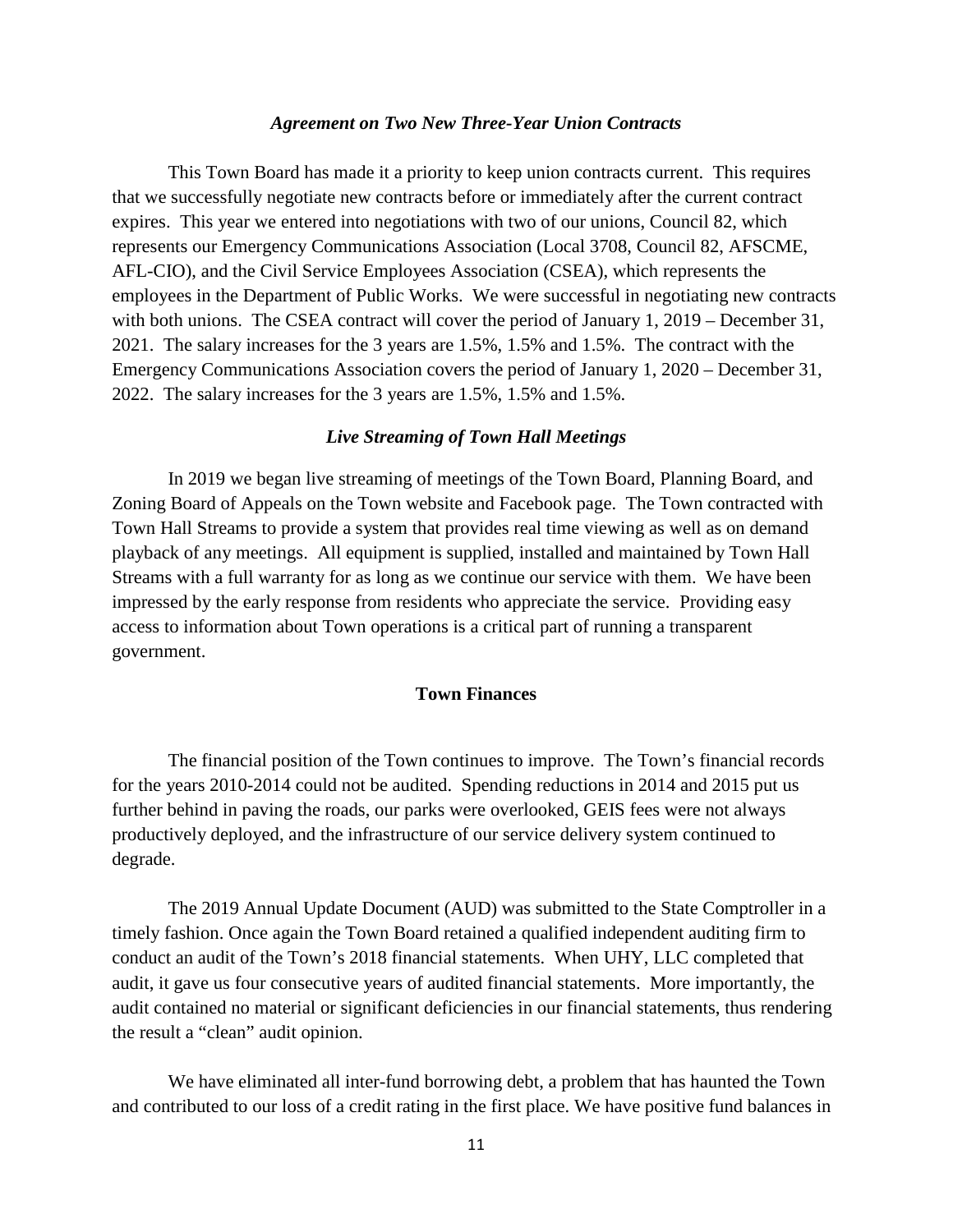our General, Highway, Sewer and General Water Funds. The 2020 Town Budget allows us to effectively provide essential Town services while maintaining an approach that is fiscally prudent and safeguards the use of taxpayer funds. Revenue projections are conservative while expenditures are carefully calculated to ensure the continued delivery of services. There is a tax increase of 1.64% in the 2020 Town Budget. The amount of taxes to be levied totals \$9,328,232.00. The 2020 budget is \$202,982.00 (or 2.13%) below the New York State Property Tax Cap.

For the fourth year in a row, GEIS fees that have been collected since December 2015 are described separately in the 2020 Budget on the Analysis of Fund Balance page.

The highlights of the 2020 Budget include:

- No reduction in essential services and a significant increase in funding for paving projects;
- One new full-time position to hire an additional Planner and one new part-time position added to hire a Purchasing Clerk;
- A Funds Balance Analysis page that accurately reflects the strong financial position of the Town and includes a detailed look at the role of GEIS funds in funding Town projects;
- Decrease in the tax levy for the General Fund and all special district funds, offset by a nearly 10% increase in the tax levy for the Highway Fund;
- Reduction of \$389,000 in debt service on the Wastewater Treatment Plant due to bringing the final phase of the project in under budget;
- Double digit increases in the contract amount for the Best-Luther and  $3<sup>rd</sup>$  Avenue Fire Protection districts;
- Salary increases for the Town Supervisor and Members of the Town Board.

The 2020 Budget includes funding for:

- A major Road Paving Initiative; this budget commits \$500,000 to road paving projects;
- Research and development of a Veteran's Flag Program that will consider the best ways to honor our Veterans in public spaces, whether as banners on a flag pole or in innovative ways in other public spaces;
- Improvements to the exterior and interior of Town Hall as we continue to promote the idea that we need to be part of the revitalization of Columbia Turnpike;
- The next phase of the update of the Town's Comprehensive Plan, Zoning Map and GEIS document;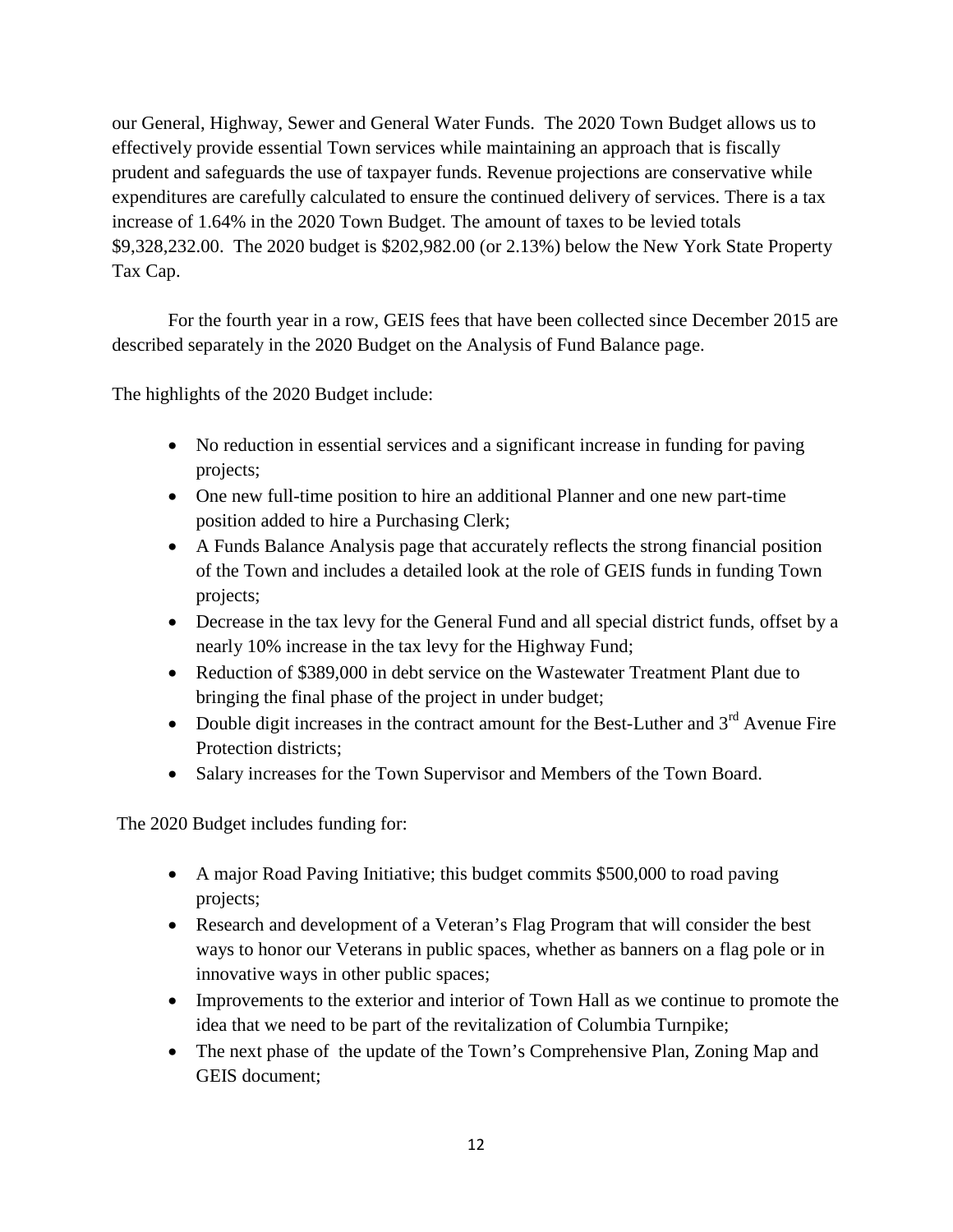- A landscaping program for the Columbia Turnpike of the Wastewater Treatment Plant;
- Information Technology (IT) upgrades: Windows 7 reaches the end of its life in January 2020; the transition to Windows 10 includes the upgrade and replacement of 28 computers;
- Consolidation of the four sewer districts into one Consolidated General Sewer District.

A number of factors posed a challenge in arriving at this budget, including:

- The rising cost of health insurance for retirees and current employees although our known costs for next year have increased less than in years past and there will be no increase at all in the CDPHP Medicare Advantage Plan;
- The rising cost of the Town's municipal insurance;
- The need for additional staff in several departments including Police, Department of Public Works (especially Highway and Parks), and Building Department. These needs could not be addressed in this budget but will have to be faced in the near term;
- Agreements that have been reached with the Emergency Communications union and CSEA (DPW); members of those unions will have a 1.5% salary increase in 2020;
- Increase in energy costs;
- The substantial long-term debt service obligations arising primarily from borrowings from the Rensselaer County Water and Sewer Authority (RCWSA) and the Environmental Facilities Corporation (EFC) will hamper budgeting efforts in the near and long terms.

Analysis conducted during the budget process revealed two structural deficiencies in the provision of services. Both the Transfer Station and Summer Camp are operating at significant deficits. A closer look at the rate structure and an understanding of ways to tighten up our billing process are ongoing.

The raises in the 2020 Budget for the Town Supervisor and Members of the Town Board are based on an analysis of the salaries for these positions since 2005. The current salary for the Supervisor of \$70,000 was set in 2008 and hasn't been increased in eleven years. With the rapid growth of Regeneron, and the fast pace of development in Town, the job has changed significantly and the proposed salary increase for the Supervisor (from \$70,000 to \$85,500) is reasonable. In a similar vein, the salaries for Town Board members was \$14,000 in 2008 but was reduced to \$10,000 in 2010 when the Town's financial problems seemed insurmountable. The Town is now in sound fiscal shape and the workload of a Councilor has increased significantly. Thus, salaries for members of the Town Board were increased from \$10,000 to \$12,500 in annual salary.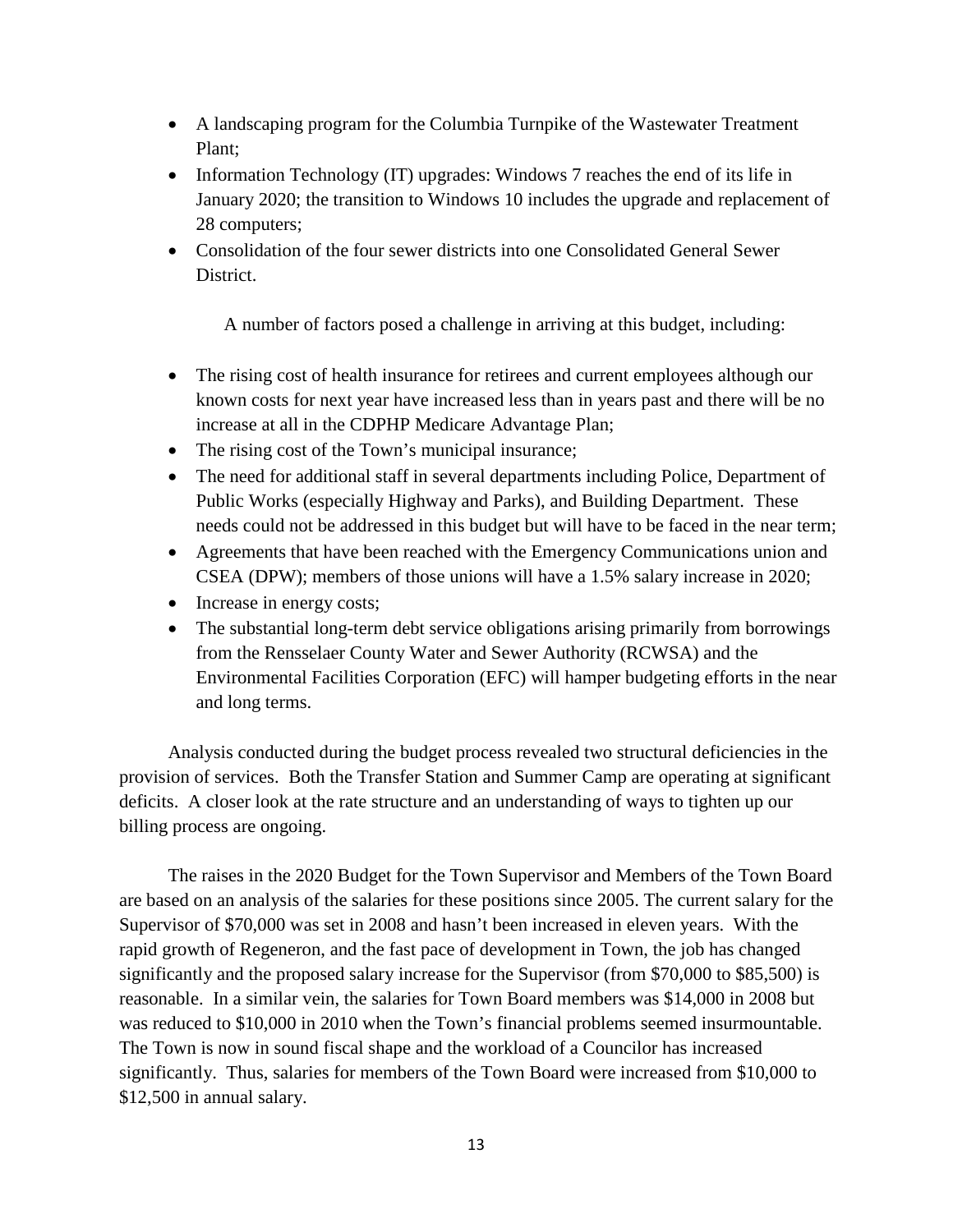Challenges remain. Despite making major strides by refinancing the Rensselaer County Water and Sewer Authority debt and bringing the WWTP final phase in under budget, we still have substantial debt service responsibilities. The Town borrowed more than \$25 million for upgrades to our water and sewer infrastructure in the period of 2008-2014. In the last three years we have borrowed \$2.1 million.

While we're proud to host an innovative multi-billion corporation like Regeneron, the rapid physical development required to keep pace with its expanding market share places a tremendous strain on staff resources. Their PILOT agreements with the Rensselaer County Industrial Development Agency (IDA) mean that it will remain a challenge to fund service needs created by the expansion and its ancillary effects. As a matter of corporate policy Regeneron is sensitive to its impact on our community and they have been willing to discuss major mitigation measures which are not inexpensive for them.

# **Town Operations By Department**

### *Assessor's Office*

In 2019 East Greenbush was one of only three municipalities in Rensselaer County with a 100% equalization rate. This means that to the best of our knowledge the tax burden is currently being shared in an equitable manner in East Greenbush. The Town Board is committed to maintaining an equalization rate at or near 100% because equitable distribution of the tax burden is one of the most important pieces of the foundation for good government.

In 2019 the NYS Department of Taxation and Finance amended the Real Property Tax Law that addresses the STAR (School Tax Relief) program. One change required all Enhanced STAR recipients to submit completed Income Verification forms with their application to the program, regardless of whether the recipient is new or eligible for renewal. The Assessor's Office collected and reviewed 450 of these forms in 2019, and filed them with the Department of Taxation and Finance in a timely manner.

At the end of 2018 we consolidated the General and Hampton Manor water systems into a single Consolidated General Water District. The system for paying water rates and calculating the water tax was changed which required the creation of a new line on the tax bill. The Assessor's Office had only two weeks to implement this change. The job was completed in a timely and highly professional manner.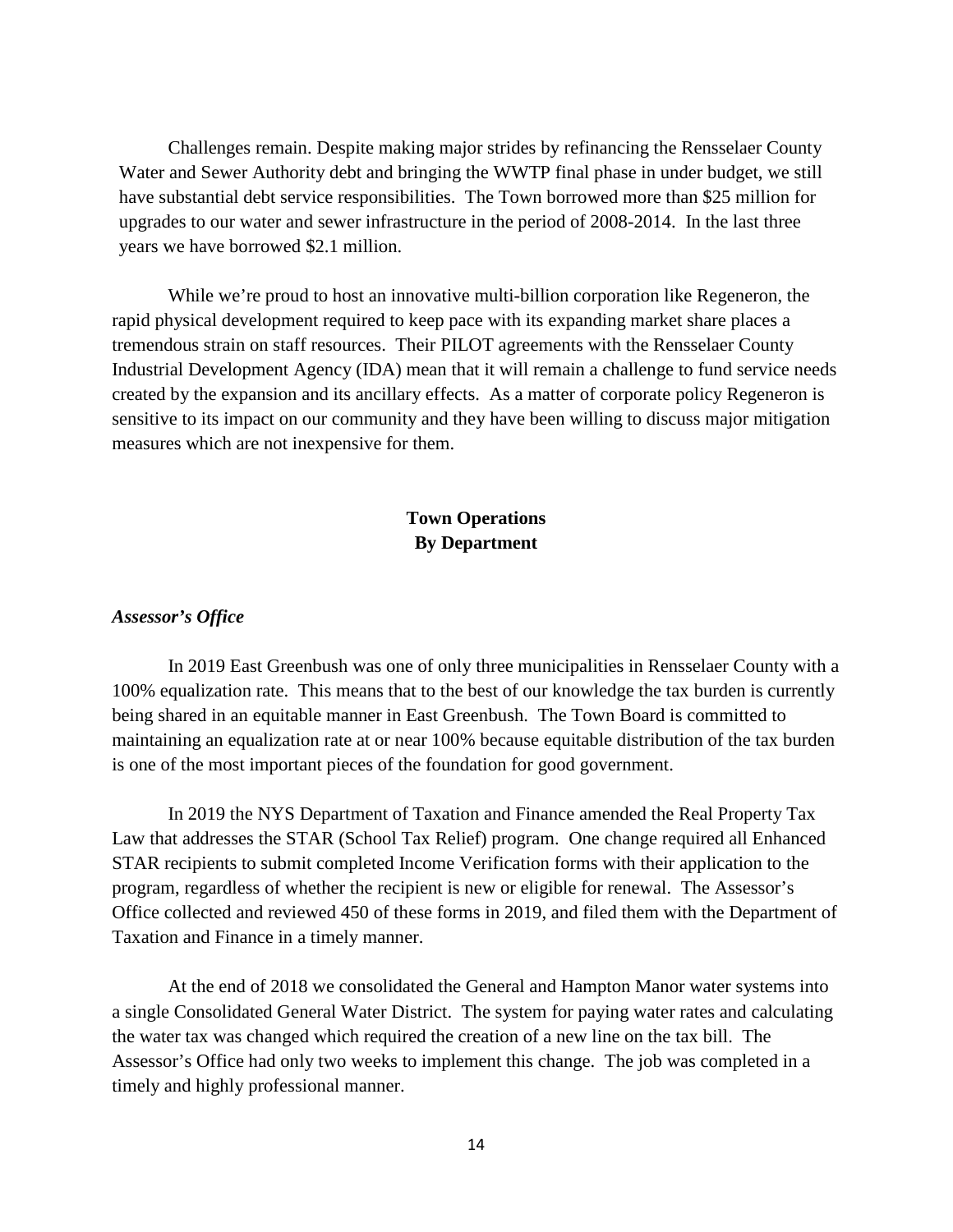The Assessor's Office worked closely with Councilor Rick Matters to tabulate the data needed to decide whether or not to increase the two categories of Veterans' Exemptions. The decision to enact Local Laws #3 and 4 was based on this research. The Assessor's Office had to implement the changes included in the laws.

### *Building Department*

The flurry of building activity in Town, and in particular the various projects associated with the expansion of Regeneron, is a challenge for the Building Department in terms of staffing and resources. The other side of this coin is that the revenue from permit costs has skyrocketed. We can't depend on this revenue in the long term but it does allow us to better equip the department.

In 2019, the Building Department conducted 357 inspections, issued 627 permits and collected \$626,399.40 in permit costs. The estimated value of the work processed through the Building Department in 2017 was \$121,796,672.00. In addition, the Building Department issued 36 Certificates of Occupancy, 83 Certificates of Compliance, and handled 90 complaints from residents.

Building Inspector Kevin Hitchcock continues to effectively manage his department despite the fact that it is understaffed. We recently added a second code enforcement official and hope to add another in 2020.

### *Finance Office*

The Director of Finance, Meaghan Hart, is charged by law with the task of assisting the Supervisor to prepare the annual budget. This year her work on the 2020 Town Budget included coordinating meetings with Department heads to review their department budget submissions, coordinating the preparation of the Tentative Budget, and assisting the Supervisor with the Budget Workshop for the Town Board (in October), and two Public Hearings, one on the Preliminary Budget (November) and another for the Transfer Station Rates.

The Director of Finance supervises the Human Resources Office. This year, the Human Resources Manager, Lisa Borst, managed a number of personnel issues that required constant monitoring and consultation with the Town's labor attorneys. Some cases also required consultation with and support for the New York State Insurance Fund (NYSIF) as they processed workers compensation-related claims.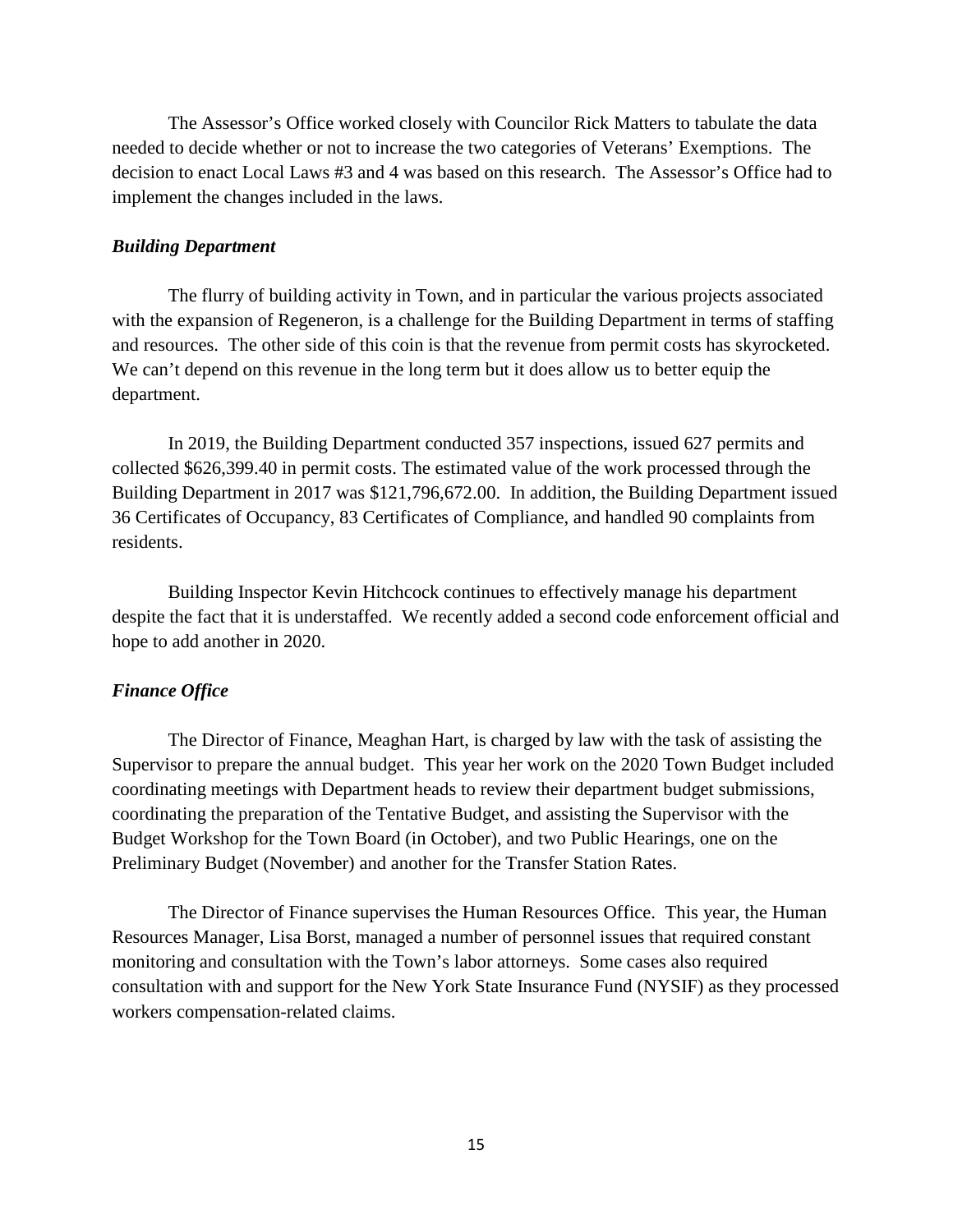In addition, the Human Resources Office:

- Worked with the Town Supervisor to gather data and prepare projections for use in two contract negotiations with the employees' unions;
- Developed materials for and conducted several hiring/recruiting efforts, including the search for a new Chief of Police;
- Researched health care options to ensure the most cost-effective selection of plan options for Town employees;
- Disputed the 2017-2018 Workers Compensation Audit: the basis of our dispute is that Workers Compensation has incorrectly assigned codes to the work activity of our staff in the Department of Public Works to the fiscal detriment of the Town;
- Conducted required training for employees on Workplace Violence and How to Prevent Sexual Harassment and Discrimination;
- Implemented a new Flex Spending Account program with PrimePay that includes a complex system for managing payroll deductions and transferring them to the designated Flex Bank Account;
- Successfully transitioned to the New York State Retirement System online system.

The Finance Office manages much of the Purchasing done by the Town. In 2020 we'll fill a full-time Purchasing Agent Position due to the volume and nature of the projects we have undertaken. This year the Finance Office:

- Managed the renovation of the Court Room and Community Room in Town Hall;
- Collaborated on a number of RFQ/RFPs including the Feasibility Study for Third Avenue and Barracks Road Pump Stations; selection of Town designated engineers; WQIP/MS4 mapping; and Tempel Lane Extension;
- Completed the upgrade of the Town Hall phone system, including staff training;
- Managed Office of General Services (OGS) vehicle marketplace bids.

Another function of the Finance Office is to manage the Information Technology needs of the Town's workforce. The Director of Finance serves as the point person for all IT needs, from ensuring that equipment needs are met to arranging for our IT contractors to service problems that arise in Town Hall. Important accomplishments in 2019 included:

- Researched and implemented live streaming of Town meetings on our website and Facebook page, including the ability to archive meetings for five years;
- Maintained the Nixle Alert Notification System by providing numerous updates throughout the year;
- Managed the Town website, [www.eastgreenbush.org,](http://www.eastgreenbush.org/) and Facebook page.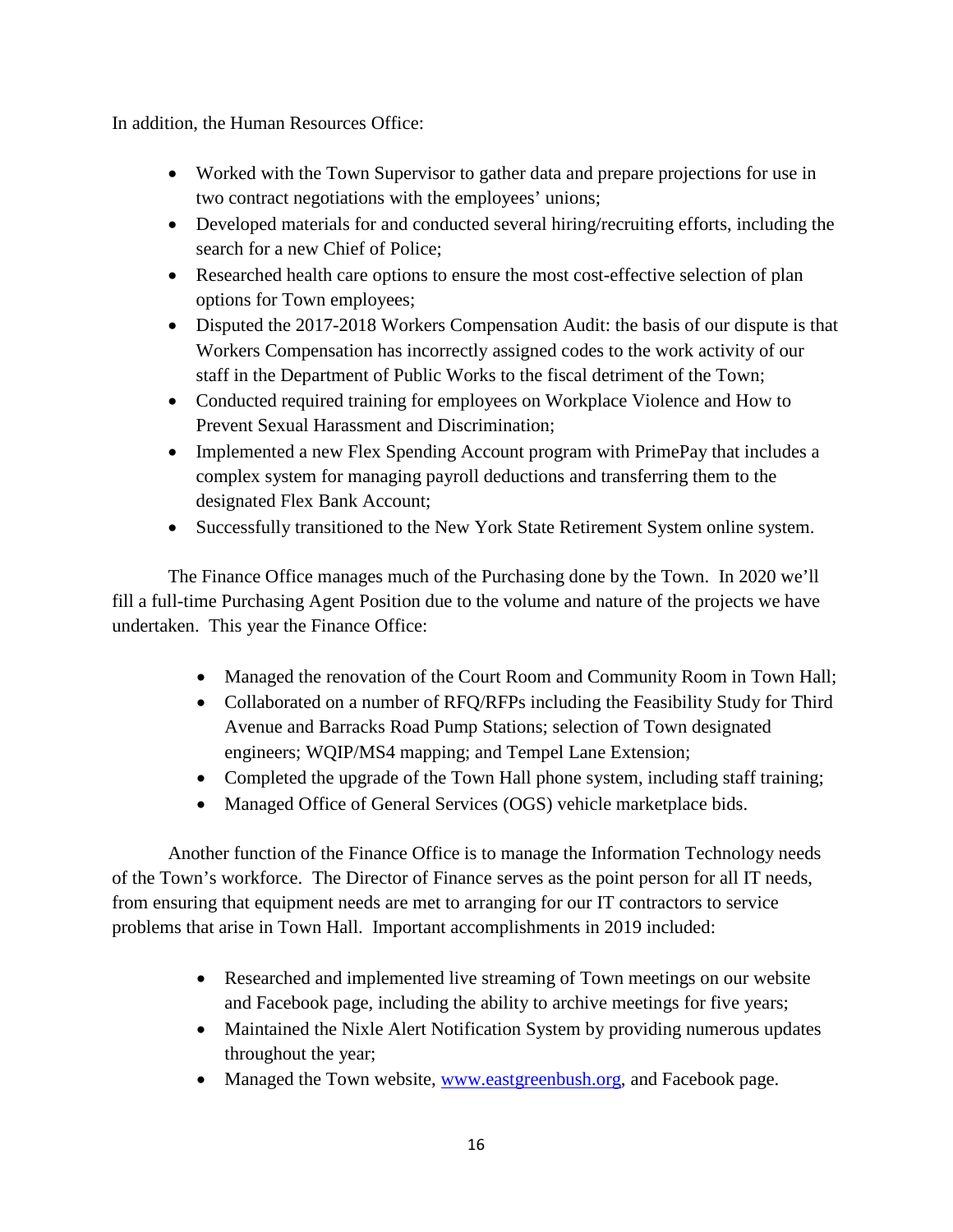### *Planning and Zoning*

The Planning and Zoning Department (PZD) led by Director of Planning and Zoning Adam Yagelski, is available to residents and businesses to offer them assistance or direct them to the proper resources they need regarding any residential or commercial planning or zoning related issues. In 2019, PZD saw increased investment in land development projects, a trend that has held for the last three years. The Department continued to contribute to a number of Town initiatives and projects, and refined the land use planning process. In 2019 the Department: :

- facilitated approvals of roughly 353,800 square feet of new commercial space, and 96 multi-family units in 2019 – no new building lots were created in 2019;
- processed 27 new land development applications and provided effective and informative customer service, including leading 11 Project Review Team (PRT) meetings;
- continued to implement and strengthen the MS4 program;
- advanced projects critical to the future of the Town, including the Comprehensive Plan update, facilitated adoption of a Complete Streets policy and the Natural Resources Inventory;
- selected a roster of Town Designated Engineers after comprehensive review of submissions pursuant to a Request for Proposals (RFP);
- assisted with 10 procurement and grant-related activities expected to be worth over \$2 million, including the Tempel Lane Extension, pump station replacements, and MS4 Mapping Upgrade (GIS);
- contributed to critical elements of effective Town governance, such as the GEIS Policy Committee and consultant management; and
- increased staff capacity by hiring a part-time Planning Intern and advertised for full-time Planner who will be added to the staff in 2020.

A core function of the Department is to manage the land development process. Applications for site plan approval, special use permits, and subdivision approval are handled by the Planning Board with administrative, technical, and logistical support from the Planning and Zoning office. In 2019, the Department accepted 27 land development applications and the Planning Board approved 21 applications and is currently managing 5 applications still under review. Among the significant land development projects approved were: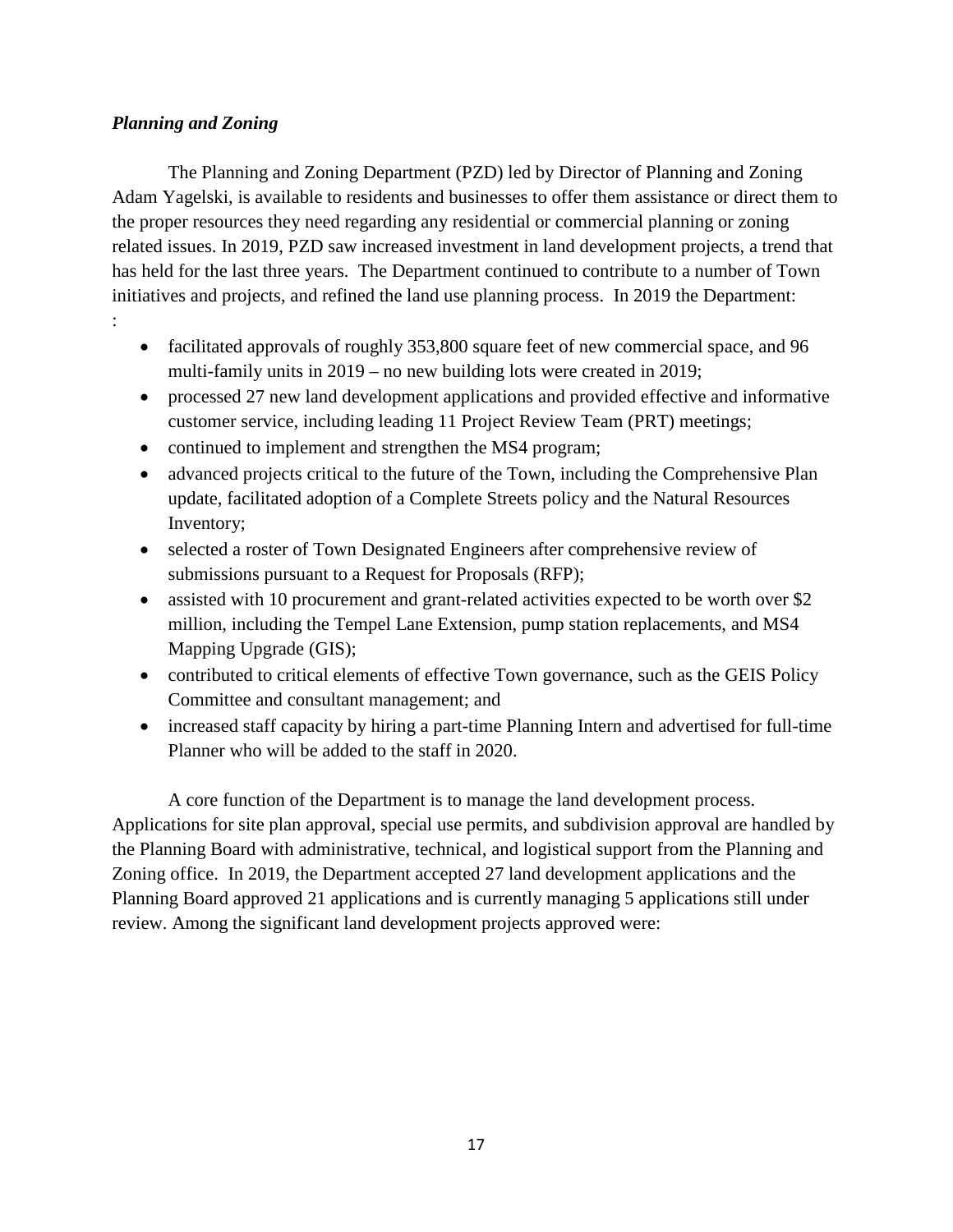| <b>Project Name &amp;</b>   | <b>Type</b> | Location      | <b>Description</b>                     |
|-----------------------------|-------------|---------------|----------------------------------------|
| <b>Sponsor</b>              |             |               |                                        |
| <b>Pinecrest Commercial</b> | Major Site  | 1 Springhurst | 24,000 sf of commercial and            |
| $Park - Nytext$             | Plan        | Drive         | restaurant space                       |
| Development                 |             |               |                                        |
| <b>Tempel Lane Campus</b>   | Major Site  | 403 Tempel    | 240,000 square feet of office/lab      |
| Phase 3 (Buildings          | Plan        | Ln            | space and a 391,950 square feet        |
| $27/47$ ) – Regeneron       |             |               | $(-1,020$ spaces), six-level parking   |
| Pharmaceuticals, Inc.       |             |               | garage structure                       |
| Heritage Hills Senior       | Major Site  | Newkirk and   | 96 units of senior $(62+)$ multifamily |
| $Housing - Amedore$         | Plan        | Michael Rd    | apartment units                        |
| Homes                       |             |               |                                        |
| <b>Proposed Storage</b>     | Major Site  | 486 $3rd$ Ave | 48,000 sf climate controlled storage   |
| Warehouse and Retail        | Plan        | Ext.          | $16,000$ sf storage                    |
| Buildings – Mabey's         |             |               | 20,460 sf of retail/commercial         |
| Realty                      |             |               |                                        |

In 2019, no new residential building lots were approved. Construction on housing developments approved in 2018 commenced in 2019, including Witbeck Cluster Subdivision ("Wyatt's Circle") and Rysedorph Cluster Subdivision ("Olcott Estates"). Current applications under review represent a potential new addition of a total of roughly 150 buildable residential lots pending approval. The most significant residential project approved in 2019 was the Amedore Homes Heritage hills project. As in 2019, significant additional commercial space was approved. Approximately 353,800 square feet of new commercial space (roughly 240,000 square feet on Regeneron's Tempel Lane Campus alone) were also approved.

In 2019, the Town received 17 applications for relief from the Zoning Board of Appeals (ZBA), an increase of 30% from 2018. Of these 17, 12 were area variances (mainly relief from setback requirements), 3 were interpretations, and 1 was a use variance. In most cases, decisions were rendered by the ZBA within 2 months. PZD staff support for the ZBA includes: counseling applicants, application intake, coordination with the Building and Codes, managing required referrals to Planning Board and Rensselaer County, legal notice, meeting support (e.g., notetaking, document preparation, coordination), and board member payment.

### *Municipal Separate Storm Sewer System (MS4) Program*

The Town operates a small municipal separate storm sewer system (MS4) program which is regulated under State and Federal law. The infrastructure of the storm sewer system consists of ditches, storm drains, catch basins, pipes, and other stormwater management practices such as ponds and swales. This infrastructure differs from the sanitary sewer system. Stormwater is water that flows down driveways, streets and outside areas and into a storm sewer or ditch. Water falling on forests, meadows, and other undeveloped areas runs over land surface. Much of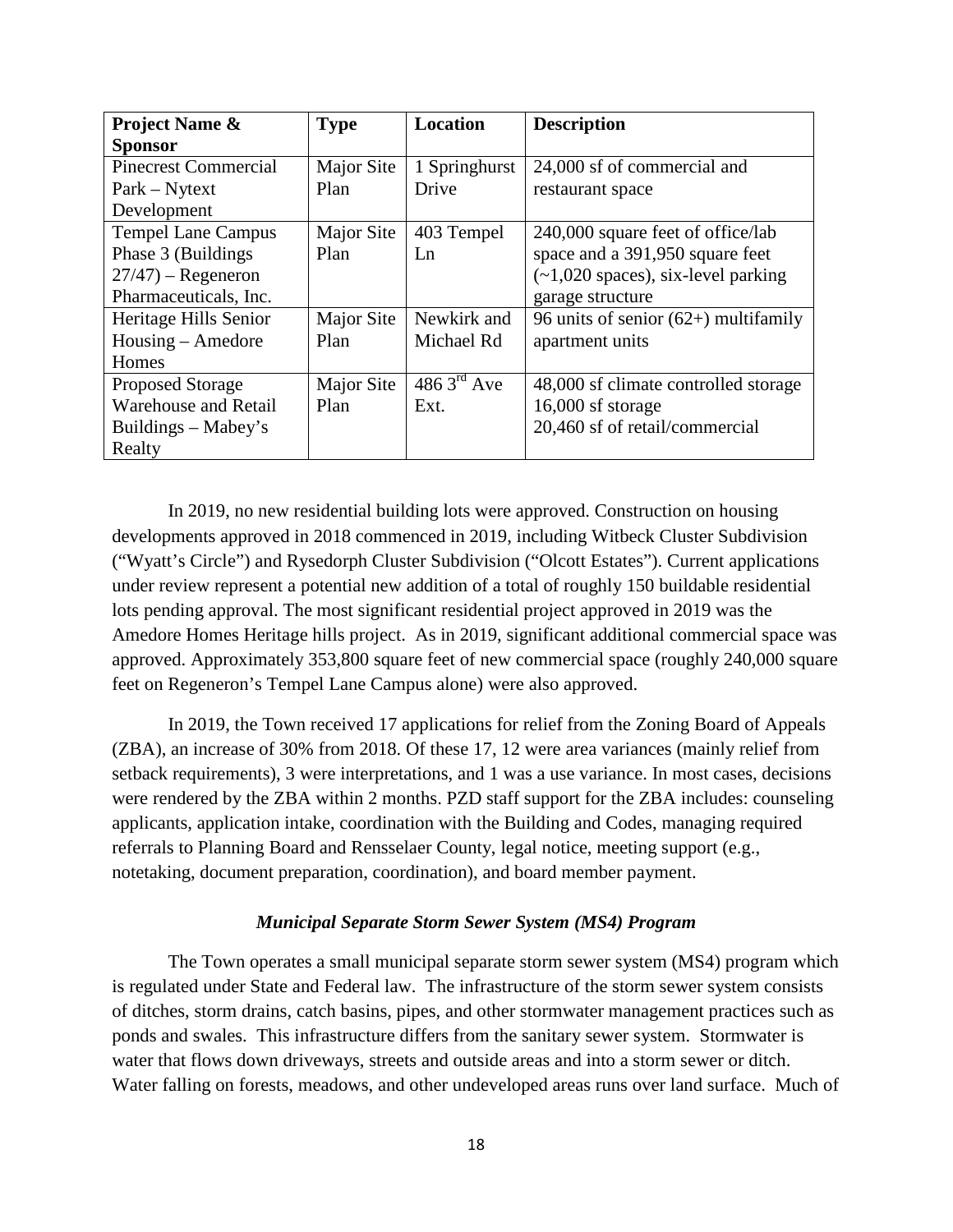the water soaks into or infiltrates the ground but the water that doesn't infiltrate runs off these surfaces and into waterways as stormwater runoff. Rain, snowmelt and other water washing over land surfaces runs into catch basins, storm sewers, and ditches and eventually finds its way directly into streams and rivers.

Since the flow is not treated, polluted stormwater degrades our lakes, rivers, wetlands and other waterways. Toxic substances from motor vehicles, careless application of pesticides and fertilizers, eroded soil, and bacteria from animal waste threaten water quality, endanger aquatic species, and can make waterways unsafe for wading, swimming or fishing.

The Town has developed a stormwater management program (SWMP) plan to address stormwater pollution. This plan is required by the United States Environmental Protection Agency (EPA) Phase II Stormwater Requirements and our State Department of Environmental Protection (DEC) MS4 permit. The SWMP is available on the Town website. Every year the Town must submit a report to DEC addressing its progress in implementing its SWMP plan and other stormwater issues. In March, the Department coordinated the preparation and timely submission of the 2018-2019 MS4 Annual Report.

The Director of Planning and Zoning, Adam Yagelski, also serves as the MS4 Coordinator and stormwater contact person. The Planning and Zoning Department manages the MS4 program compliance activities, working closely with DPW, Building and Codes, and the Supervisor's Office. More information about the MS4 program, such as the environmental issues relative to stormwater management, is available on the Town's Stormwater Homepage which PZD launched the in 2019. This website is a resource for residents, developers, and others looking for stormwater information. Information available includes: the Town's Stormwater Management Program Plan (SWMP), construction permit information, education and outreach materials, annual reports, and mapping. PZD also posts upcoming training events to assist the land development community with compliance.

An important element of our MS4 program is the review and approval of Stormwater Pollution Prevention Plans (SWPP), which are required of builders and developers of private property to ensure that post-construction stormwater management facilities are properly installed. In 2019 the Department oversaw the technical review of 14 SWPPs, and also worked with the Town Attorney to facilitate adoption of a template stormwater maintenance agreement to standardize the process. At the close of 2019 there were 21 active construction sites with land disturbances of one acre or more that required a SWPP. In August, 2019 the Department led compliance inspections of all active construction sites.

In 2019, the Town received NYS Department of Environmental Conservation Water Quality Improvement Program (WQIP) funding to implement the first phase of a new GIS-based mapping platform. The Town was awarded a \$57,000 Water Quality Improvement Program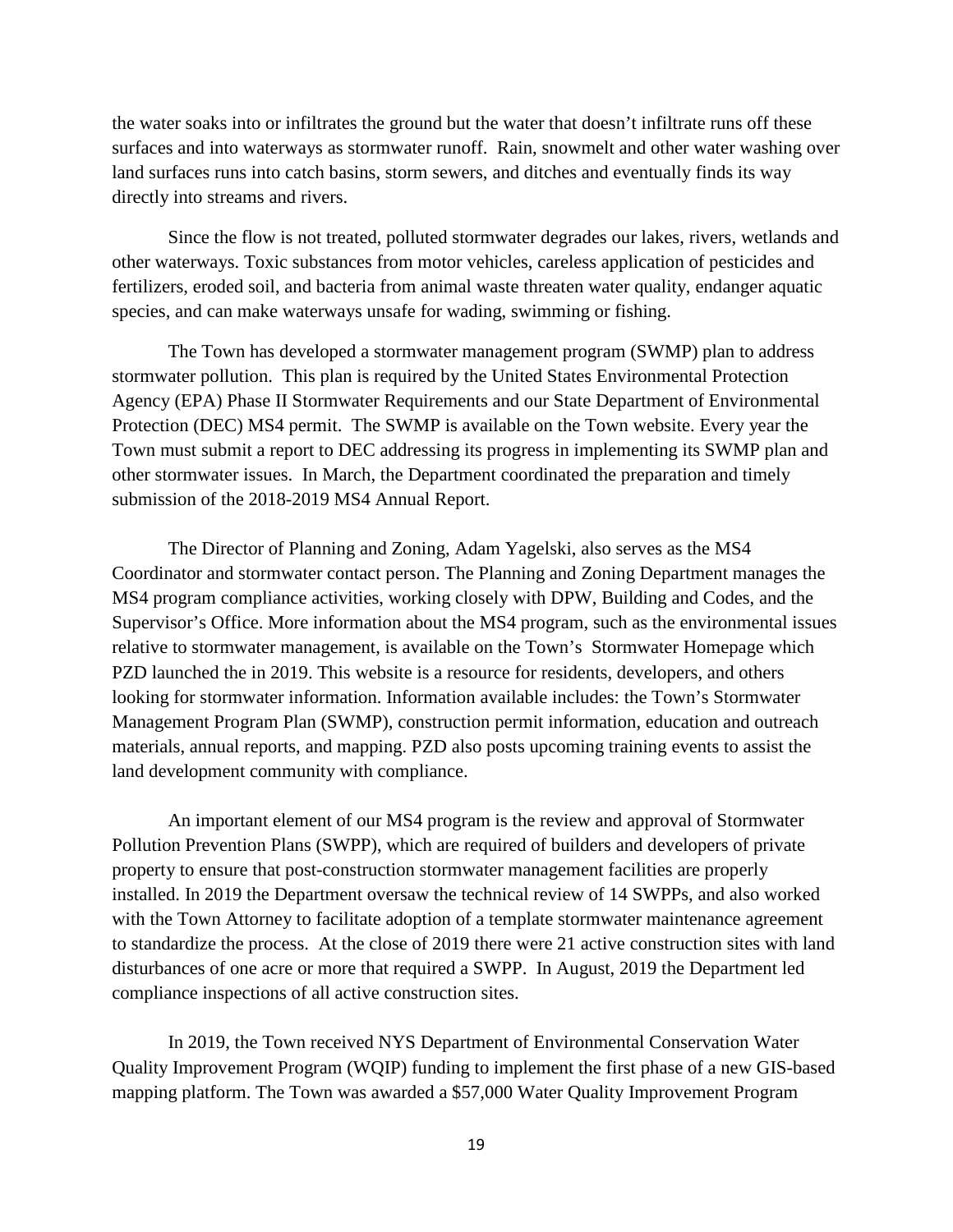(WQIP) grant to implement a \$76,000 project to complete required mapping of stormwater items. The MS4 Mapping Upgrade Project will increase MS4 permit compliance and implement a contemporary GIS mapping solution. Beginning with MS4 and stormwater requirements, PZD will be leading the development of a cloud-based (ESRI ArcGIS Online) GIS platform which will be a repository and definitive source of a variety of planning and operational spatial datasets, such as stormwater outfalls and ponds, catch basins, water and sewer utilities, Town roadways, Town facilities, and planning and zoning layers. The platform will also make a variety of spatial data available to the public.

### *GEIS Implementation and Support*

In 2019, the Planning and Zoning office issued 10 GEIS mitigation fee letters totaling \$1,598,785.99. The Town collected a total of \$3,728,250.34 in GEIS land development mitigation fees paid by developers. Of the amount collected, \$2,921,008.94 was paid by Regeneron Pharmaceuticals for Tempel Lane Campus Building 17 for water and sewer mitigation. The Director of Planning and Zoning chairs the GEIS Policy Committee, which meets monthly and is responsible for mitigation fee assessment oversight, fiscal oversight, issuing recommendations regarding requests to spend mitigation fees, and GEIS policy.

The Director of Planning and Zoning manages, coordinates, and keeps records for the monthly Project Review Team (PRT) meetings. PRT is a pre-application interdepartmental meeting which provides applicants an understanding of Town practice and process with respect to land development and zoning applications. PRT is a critical forum to reduce uncertainty, risk, and cost for potential applicants and elucidate issues. In 2018, 12 PRT meetings were held to provide service to 36 separate proposals and 30 unique applicants.

The Department works with DPW and Building and Codes to ensure approved land development applications are constructed according to the approved plan, Town standards, and engineering and construction best practice. In 2018, we managed construction inspection services provided by Town Designated Engineers worth nearly \$295,000 on the following projects: Regeneron Tempel Lane Campus, FedEx parking lot expansion, Tech Valley Drive extension, Witbeck Cluster Subdivision, and Rysedorph Subdivision.

#### *Police Department*

The East Greenbush Police Department had another successful year of continuing to provide public access and around-the-clock public safety services and community based policing. In regional perspective, the Town enjoys a low crime rate because of the standards set by the East Greenbush Police Department, and also some of the shortest response times thanks to the effectiveness of our Emergency Communications Center, which provides real-time data and logistics for police, fire and rescue dispatch. In 2019, EGPD saw a reduction in the overall crime rate despite fielding over 5,000 more calls for service than the previous year. Thanks to the work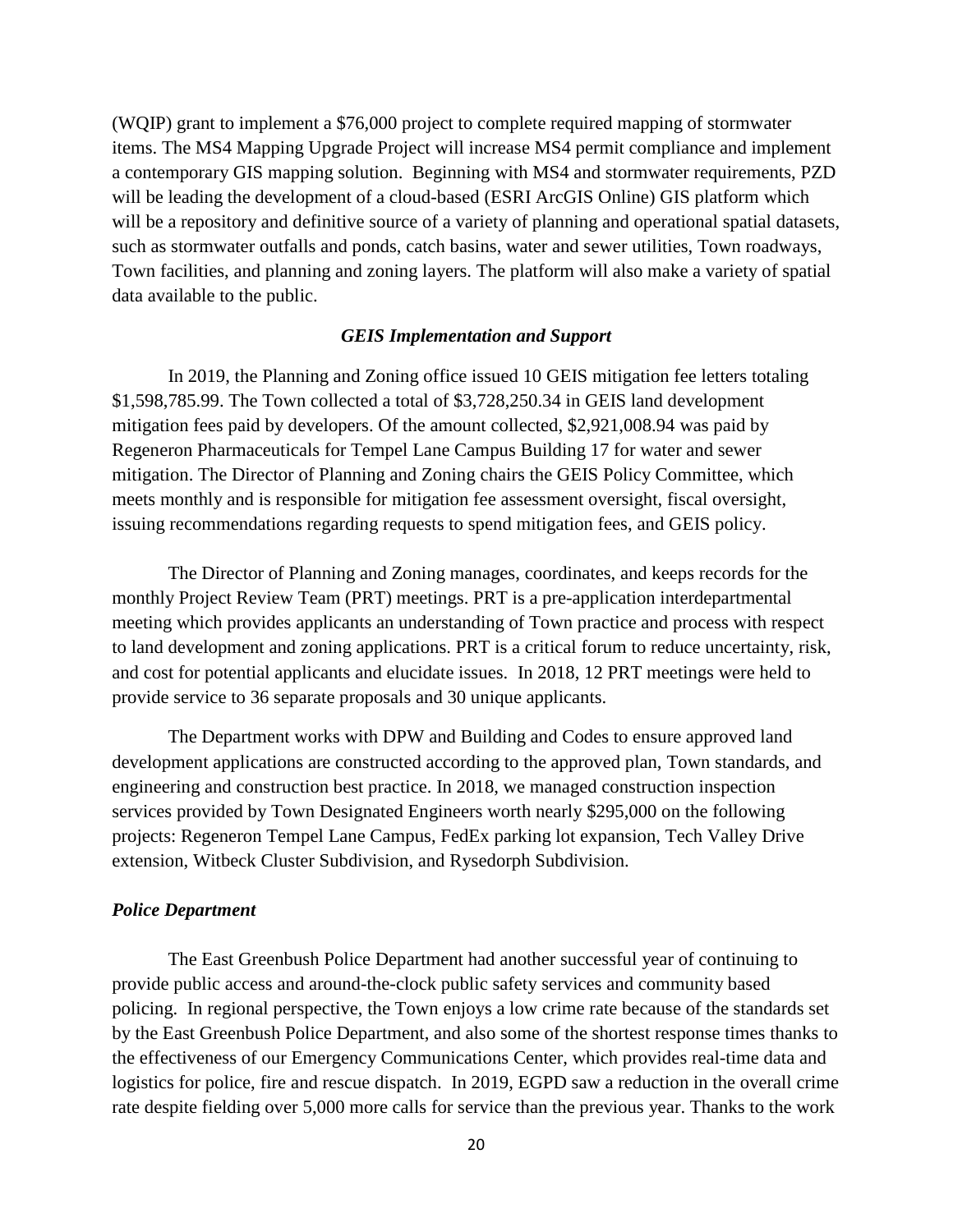of our excellent Emergency Communications Center, our average response time to calls continues to be less than four minutes. Once again, we participated in the Rensselaer County STOP-DWI Enforcement Crackdown special patrols program.

Staffing concerns are still a primary concern for the department. The unpredictable nature of retirements and resignations and lost time from on-the-job injuries have made it difficult to maintain minimum staffing levels. Low staffing levels are a contributing factor to high overtime costs. Officers Shelby Proper and Nicholas Liuzzi were recruited from the Civil Service list, have successfully passed the training course at the Zone 5 Police Academy and are getting ready to begin our Field Training program. During field training, the new officers are paired with certified Field Training Officers. Officer Proper becomes only the third female police officer in the department.

Another ongoing concern is the inadequacy of the physical space that houses our Police Department. Efforts have begun to look for options to solve the physical space crisis in our Police Department.

### *Police Community Services*

*Partnering with the East Greenbush Central School District (EGCSD)*: In addition to the excellent work done on a daily basis by Officers Jay Martyn and Marie Abraham as the School Resource Officers at Columbia High School, the department has taken a proactive approach to the growing threat of violence in schools. The department has assessed the District's security needs, participated with other agencies in lockdown drills, and had officers trained on the District's camera system in case a crisis situation develops. Officer Abraham has been teaching safety programs such as How to Deal with Aggressive Drivers, Halloween Safety and Tips for Dealing with Social Media at schools throughout the District.

*Social Media*: The police department maintains an active presence on social media with more than 4,000 followers on Facebook and more than 1,000 on Instagram. Officer Josh Witko is the department's Social Media Administrator, and he shares information on a daily basis to inform residents of the latest scams, potentially hazardous conditions in Town and other timely news. In addition to its other uses, Officer Ed Ashley keeps a focus on missing children with #MissingPersonMonday, and the department uses social media to occasionally ask the public for help in identifying possible perpetrators.

*EGPBA Golf Tournament*: In 2019 this annual event was held at Burden Lake Country Club where 135 golfers competed to raise more than \$8,000 for charity.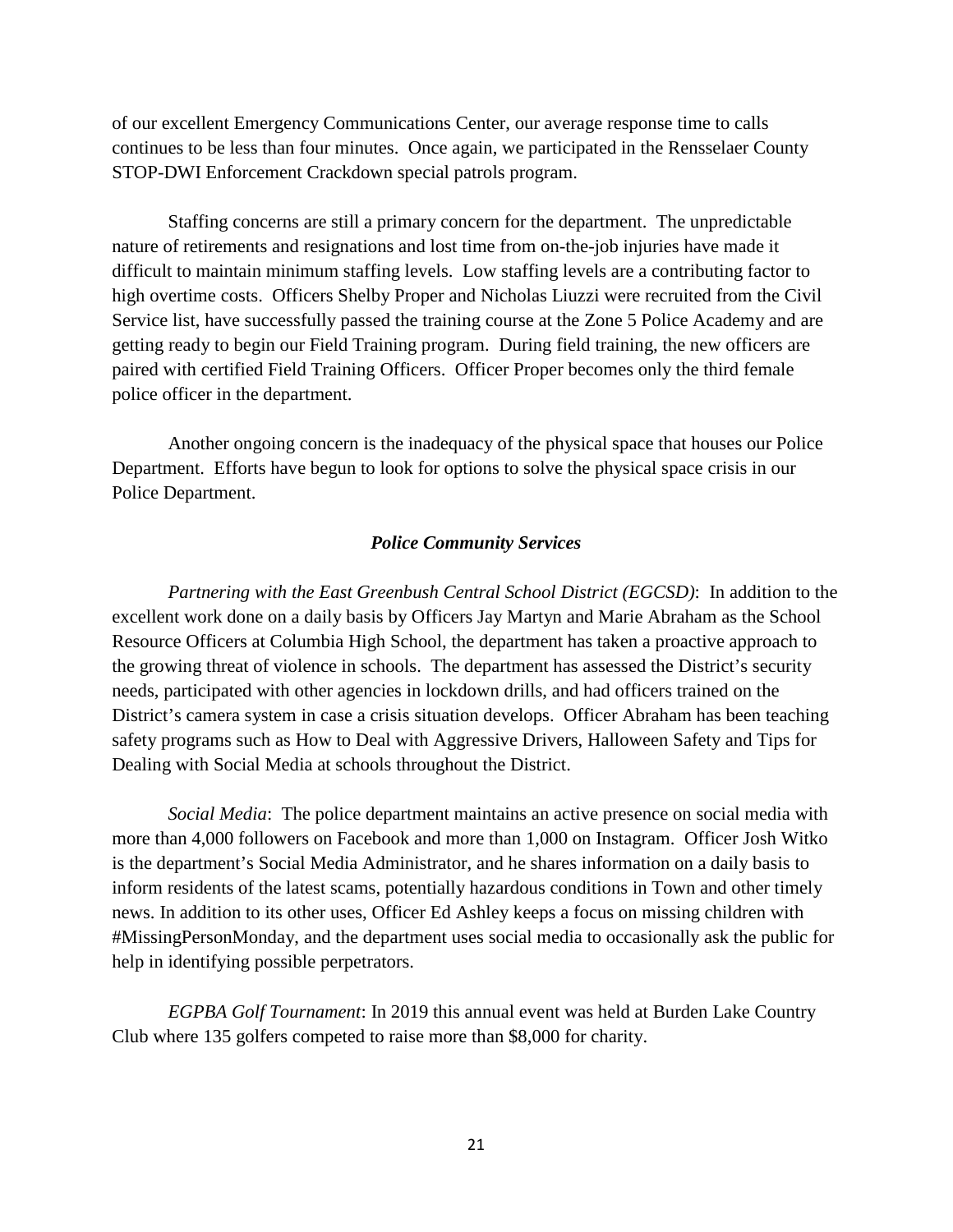*Car Seat Safety*: In 2019 Officers Nick Peter and Mike Herrington trained and became certified to provide the service of checking car safety seats to ensure that their installations are safe and lawful. Car accidents are the leading cause of death for children between the ages of 1 and 13; many of these deaths could have been prevented with properly installed car seats. These officers are available to the public by appointment.

*Get to Know Your Local Police*: Chief Rudzinski initiated a series of events that allowed people in the community to meet their police officers in an informal, friendly setting. In August we had "Cone with a Cop" where EGPD set up an ice cream stand during Music in the Park and handed out free ice cream cones. In September we held "Coffee with a Cop" at Stewart's Shops on Columbia Turnpike. On Halloween EGPD set up shop at the Red Barn and sponsored "Candy with a Cop" during the Town's Halloween party. In December, the event was called "Cookies with a Cop" and was held at Town Hall. Our theory is that when people get to know their police officers as human beings in non-confrontational friendly interactions they are more likely to trust the police and assist them with information that can help enhance public safety.

*Other Charitable Endeavors*: Any department that employs Sergeant Ernie Tubbs will always have a great record in staging and participating in charitable endeavors. In December, the police collected winter coats in cooperation with "Morning of Kindness." They also participated in the Red Nose Day fundraiser, which seeks to end child poverty by funding programs that keep children safe, healthy and informed. Other charitable activities included: donating bicycle helmets, serving food at the Ronald McDonald House, riding in the Tour de Cure to benefit the American Diabetes Association, donating turkeys and pies to Concerns U at Thanksgiving, serving Christmas lunch to seniors at Town Hall, collecting toys at Christmas for a needy family and participating in the Sean Strong kickball tournament. Sergeant Tubbs has led charitable efforts in the Department for many years. In addition to being one of our most effective police officers, he deserves recognition for the many contributions he has made to enhancing the lives of people from all walks of life.

### *Public Works*

#### *Personnel*

George Forgea, Working Foreman in the Highway Department retired in May 2019 after 27 years of service with the Town of East Greenbush. Heavy Equipment Operator Jeffrey Nestler was selected to fill George's position. Tom Kennedy, General Foreman in the Water Department Retired in July 2019 after 34 years of service in the Town of East Greenbush. Heavy Equipment Operator Nick Marino was selected to fill Tom's position. As a result of these two retirements and the resulting vacancies, we experienced a significant re-structuring of personnel with Jim Walsh transferring from the Water Department to the Sewer Department and Scott Comstock transferring from the Highway Department to the Sewer Department. Brian Binck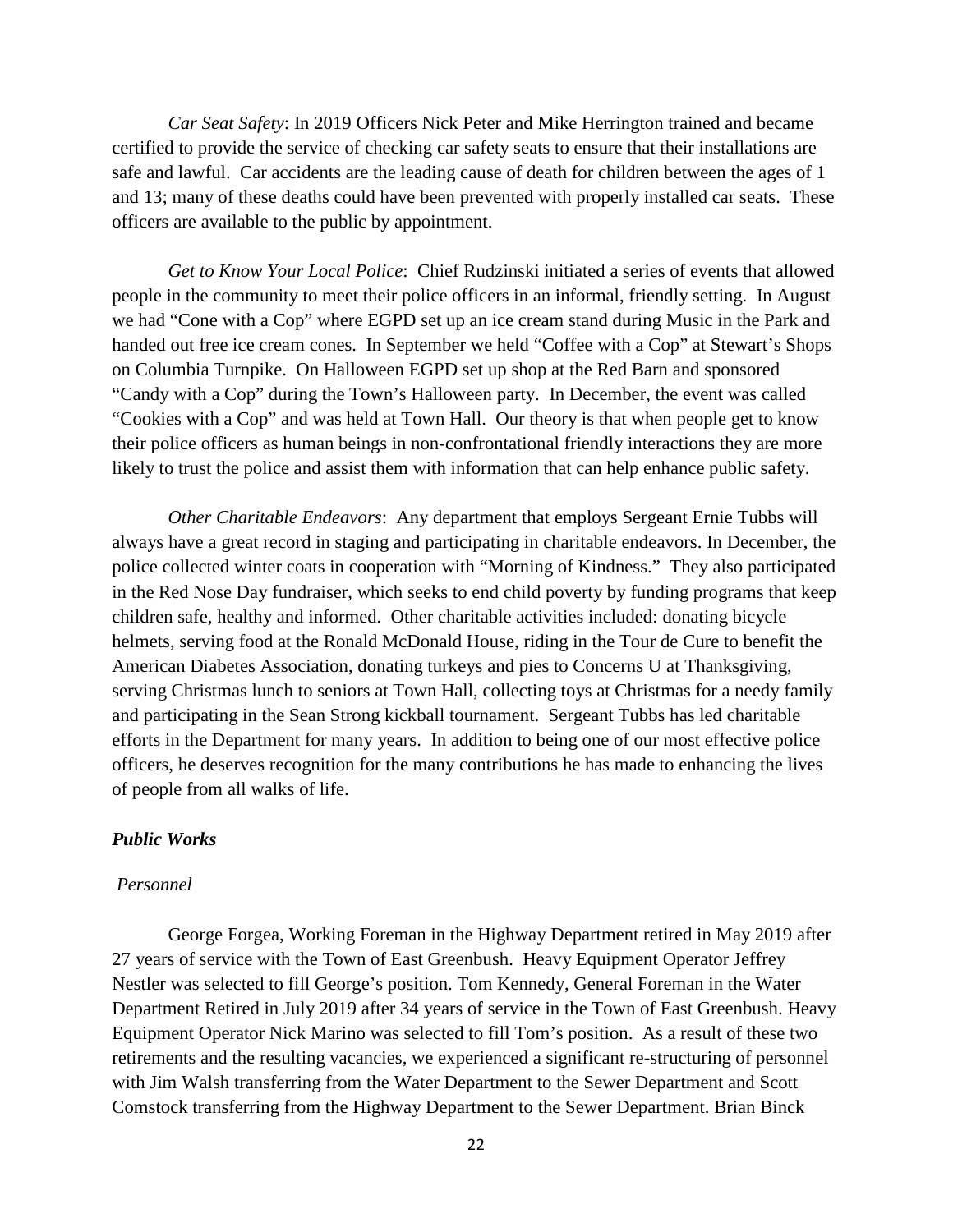transferred from the Sewer Department to the Water Department, and Eric Albert transferred from the Highway Department to the Water Department. Scott Roy transferred from the Transfer Station to the Highway Department. Within the Highway Department, Matt DeFrias and Corey Pinneo were promoted to Heavy Equipment Operators, and two new employees were hired, Trevor Moffit and Marc Tobio, both experienced truck drivers.

Finally, in October, Commissioner Scott Gallerie retired from full time service with the Town and Deputy Commissioner Dan Fiacco was appointed as Commissioner with Scott reverting to a supporting role as part-time Deputy Commissioner. It would be hard to overestimate the impact that Scott Gallerie had as our Commissioner of Public Works. His knowledge and experience revolutionized the Department and helped us move forward in a truly progressive way. Thanks Scott!!!

### **Capital Projects**

### *Highway Projects*

### *Drainage Projects*:

Spruce Run: We lined 600 feet of storm drain which had deteriorated to the point of collapse using a cured-in-place process. This was the first preemptive project which we undertook based on a camera inspection of the pipe condition and experience with collapses in that neighborhood several years prior.

Mill Run: New storm drains were installed on a section of the road that had not been properly drained when constructed which resulted in pavement failure in that area.

#### *Paving Projects***:**

In 2019 the following roads were paved:

| American Oil Road          | 1.4 miles   | Mill Run                       | .27 miles |
|----------------------------|-------------|--------------------------------|-----------|
| Carville Lane              | .38 miles   | New Road                       | .81 miles |
| <b>Elliott Avenue</b>      | .14 miles   | Patroon Lane                   | .13 miles |
| <b>Fieldcrest Drive</b>    | .1 miles    | Pineview Lane                  | .25 miles |
| Hartfield Court            | .15 miles   | <b>Tamarack Lane</b>           | .39 miles |
| Johnny Circle              | .06 miles   | <b>Town Park Road</b>          | .74 miles |
| <b>Madison Avenue East</b> | $.14$ miles | Washington Avenue E. .11 miles |           |
| Marble Road                | .17 miles   |                                |           |

**Total = 5.24 miles**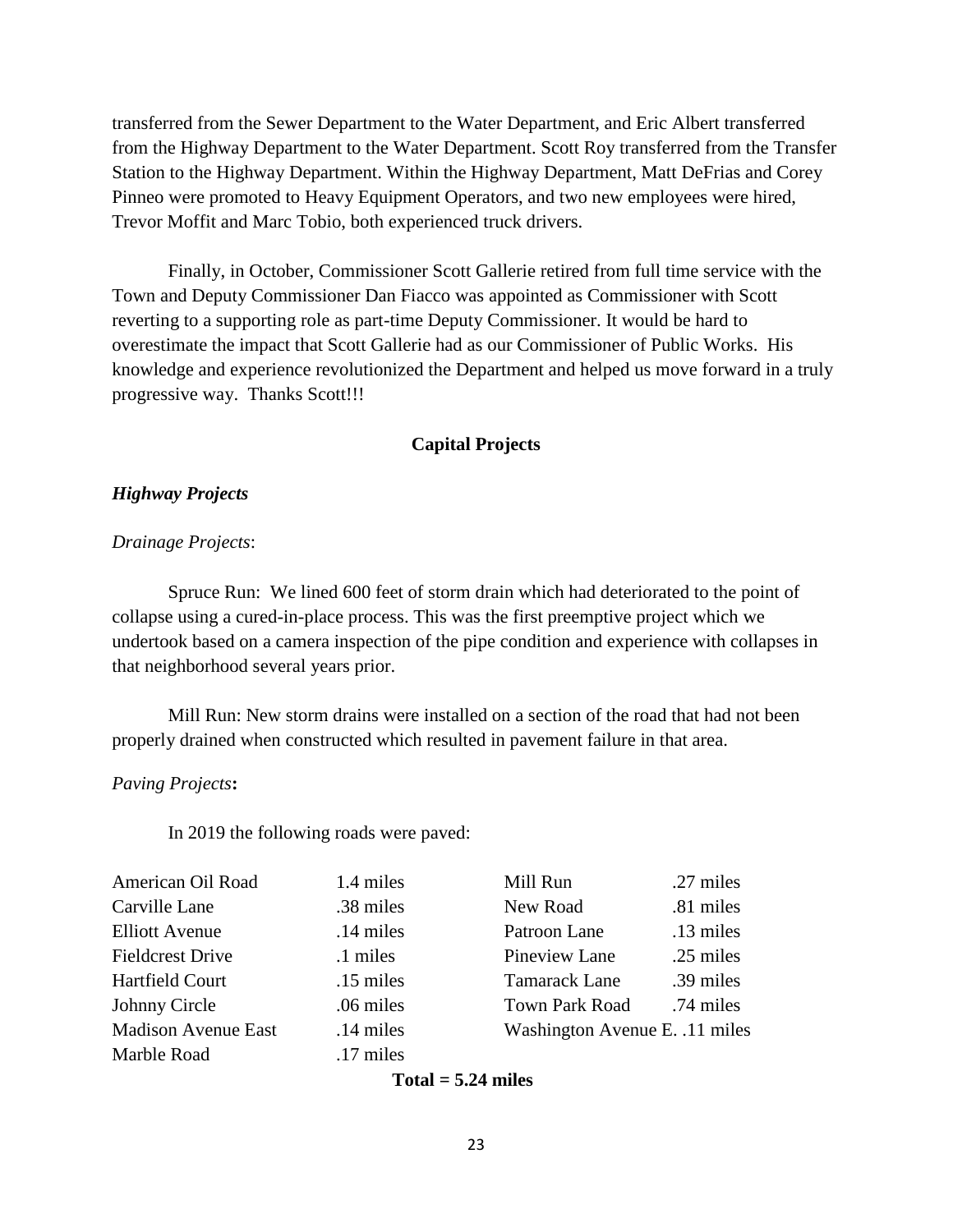In addition, the Town performed the following surface treatments utilizing a cape seal to prevent further deterioration to roads that were in reasonably good condition:

| Delehunt Drive        | .22 miles           | Huntswood Drive    | .68 miles   |
|-----------------------|---------------------|--------------------|-------------|
| <b>Foxwood Circle</b> | .1 miles            | Jodon Drive        | .07 miles   |
| <b>Glaz Street</b>    | .06 miles           | Kristen Court      | $.09$ miles |
| Hemlock Lane          | $.12 \text{ miles}$ | <b>Tyler Drive</b> | .09 miles   |

### **Total = 1.43 miles**

The total mileage of roads resurfaced in 2019 was **6.67 miles**.

*Water Department Projects:*

The installation of Water Meters in Hampton Manor is continuing. As of this date, 546 meters have been installed, with 4 appointments upcoming. Of these 546, 32 are meter pit vaults. Most of the remaining installs will be meter pits.

One of the two five-million gallon tanks on Grandview Avenue has been cleaned of sediment on the bottom of the tank for the first time since they were placed in service approximately 10 years ago. We have contracted out the repairs of a leak in one of the tanks. This is an ongoing project in that the contractor has not pinpointed the source of the leak as of this time. The contractor is expected to use a dye-test to determine if the cracking on the concrete base of the tank is the source of the leak.

In 2019 the Water Department extended the water main on Ridge Road to provide service to several properties that became part of the new consolidated water district in 2018. Our own employees performed the work.

Working with the site work contractor for the Rysedorph Development on Olcott Lane, the Water Department installed a pressure reducing valve (PRV) on the water main at Robert Lane which allows the Town to feed the August Gate and Rysedorph Developments from the water main on Route 4 instead of uphill from Third Avenue Extension. This has resulted in better water pressure in the area. This also allows water to be distributed to Third Ave from Route 4 in case of a break on the Third Avenue water main. This valve was paid for by the developer of the Rysedorph Development.

The DPW is in the process of soliciting sealed bids for the removal of the old water tanks in Hampton Manor as well as the long-abandoned water tank on the old Rensselaer Water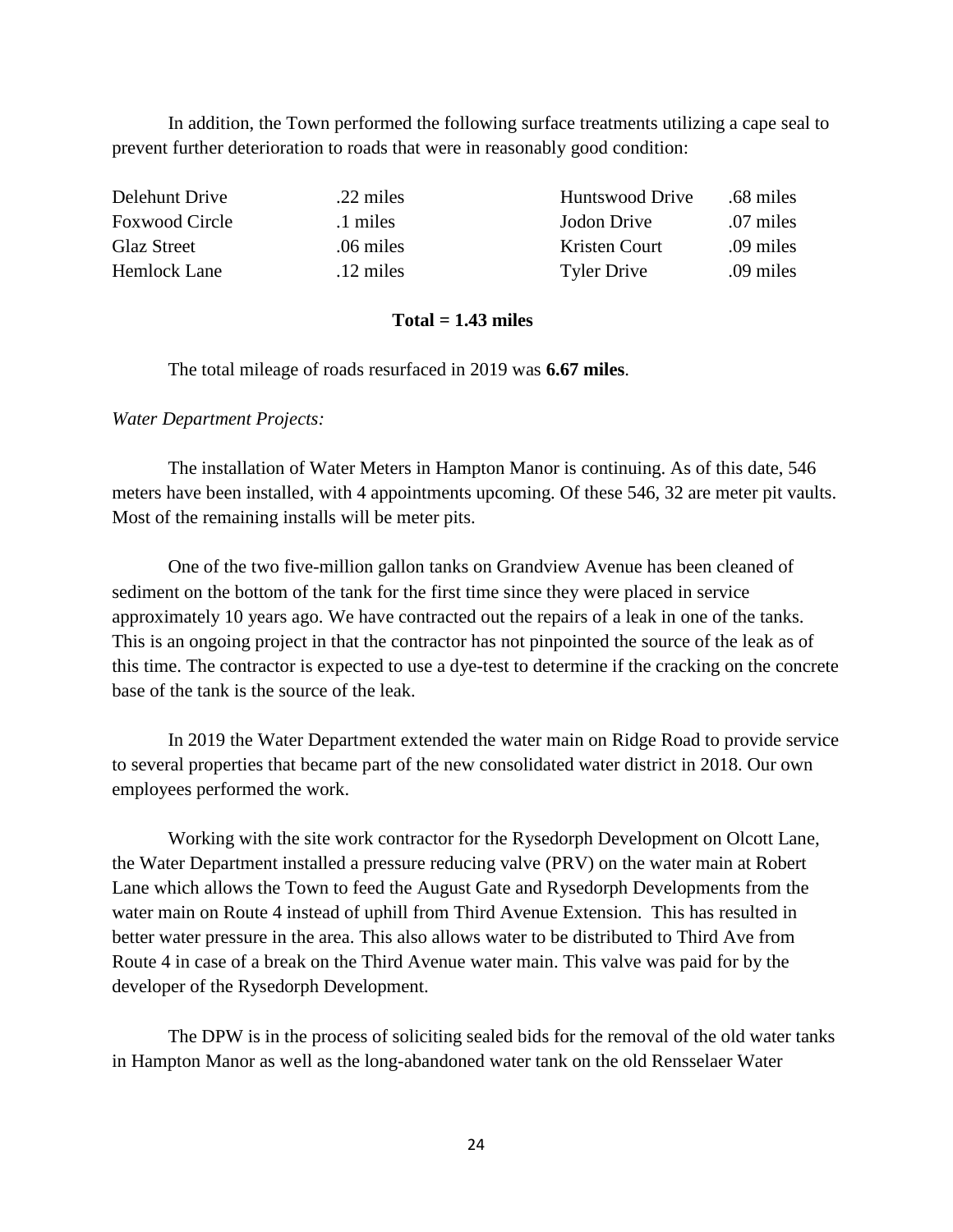Company District (Grandview Terrace) which has been deteriorating for a number of years. We expect to solicit bids in January 2020 and schedule the work for Spring of 2020.

### *Sewer Department Projects*

The various elements of an odor abatement program have been undertaken this year including the updating of equipment used to treat the raw sewage, adjustment of operating parameters for existing equipment, and the addition of new aspects of the existing Wastewater Treatment process. We are beginning to see a change in the odor at the Waste Water Treatment Plant.

The drive system on primary clarifier tank #1 at the Waste Water Treatment Plant (WWTP) failed in the Spring of 2019. We replaced the failed drive system and the old skimmer arm with a new heavy gauge stainless steel unit to improve efficiency and increase the longevity of the unit. The employees were trained by the Factory Representative on the maintenance and operation of the new unit.

The final phase of the major work at the Waste Water Treatment Plant was completed this fall with the reconstruction and repaving of the parking lot. This project corrected several drainage issues that existed and provided a dedicated concrete pad for the spare dumpster to be staged on site while the contractor switches out the full dumpster with the empty dumpster in the press building. The final phase will be the landscaping and improvements to the fence on Columbia Turnpike scheduled for Spring of 2020.

A Feasibility Study for Third Avenue and Barracks Road Pump Stations has been completed and is currently out to bid for replacement of both existing stations. The new stations will include bar screens to remove items such as rags that currently clog the pumps at the stations on a regular basis. The new pump stations will be designed to be able to handle flow rates from future development with the responsibility to upgrade the sewer mains resting with future developers.

The furnace at the Corliss Pump Station, which had failed during late winter, was found to be uneconomically repairable and replaced with a new high efficiency unit.

### *Transfer Station*

A detailed analysis of operating costs is underway, and a consideration of rate adjustments for 2020 have proposed to the Town Board for decision. Operating costs for the Transfer Station are rapidly increasing, primarily due to an increase in solid waste and an astronomical increase in recycling disposal charges. In the second half of 2018, recycling costs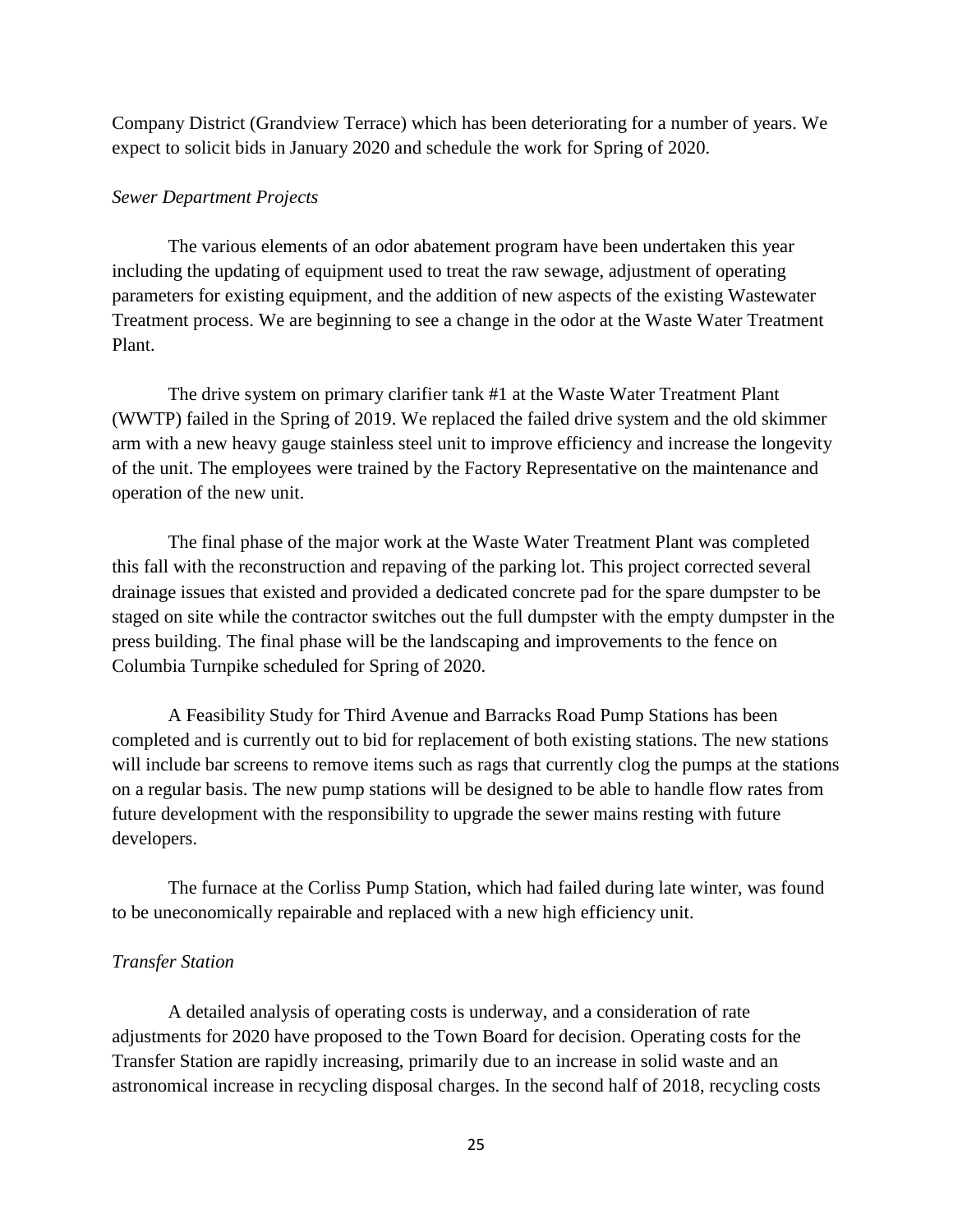went from no cost to over \$100 per ton with minimal notice. This was caused by the refusal of China to take American recycling because of high contamination rates of non-recyclable materials. We will look for alternate markets for recycling in the future.

### *Parks and Recreation*

We installed new Gazebos at Lakeshore (Hampton Manor) and Woodland Parks. The Hampton Manor Gazebo was destroyed by a mini tornado along with 4 trees that were cut up and taken away. Our insurance company paid for the damage minus our \$5,000 deductible. New gutters were installed at the Red Barn building along with paving and striping of Town Park Road and the parking lot. The existing playground was removed and a new playground was installed. The Town Park looks beautiful and we will continue to make upgrades in 2020.

### *Buildings*

The HVAC replacement project at Town Hall has been completed with the repair and insulation of the ductwork. The new units are far more efficient than the old systems and are able to provide adequate heat and cooling during temperature extremes. Masonry projects at the Town Hall included pointing up the bricks and installation of concrete pads under HVAC units to prevent brush and weeds from growing around the units. This has the added benefit of improving the appearance of the rear of Town Hall. The masonry foundation wall was painted in-house by employees of the DPW.

The south wall of the Salt Shed at the DPW garage was failing due to the corrosion of the salt on the steel reinforcements in the concrete. We had a contractor pour a new concrete wall with fasteners imbedded in the old wall inside of the salt shed and had it sealed to prevent deterioration of the new steel reinforcements.

The Town had received a grant for safety and aesthetic improvements to the Court Room more than ten years ago. The Comptroller's office was successful in obtaining permission from the Office of Court Administration for the Town to proceed with the work, although the grant had expired. Court room renovations completed reconstruction of the dais to make it safer and more streamlined, new LED lighting, new ceilings, paint, carpet, installation of new, heavy doors for security, expansion into an adjacent office for the judges to have a private conference room available, and replacement of the seating with lockable chairs to prevent a defendant from using them as a weapon. Overall the courtroom is now much brighter and easier to secure.

The chimney at Town Hall was repaired. The top ten courses of brick were removed, cleaned, and reinstalled along with a poured concrete cap. Commissioner Dan Fiacco first contacted Sprint in 2014 about this because of their heavy equipment being on the chimney. It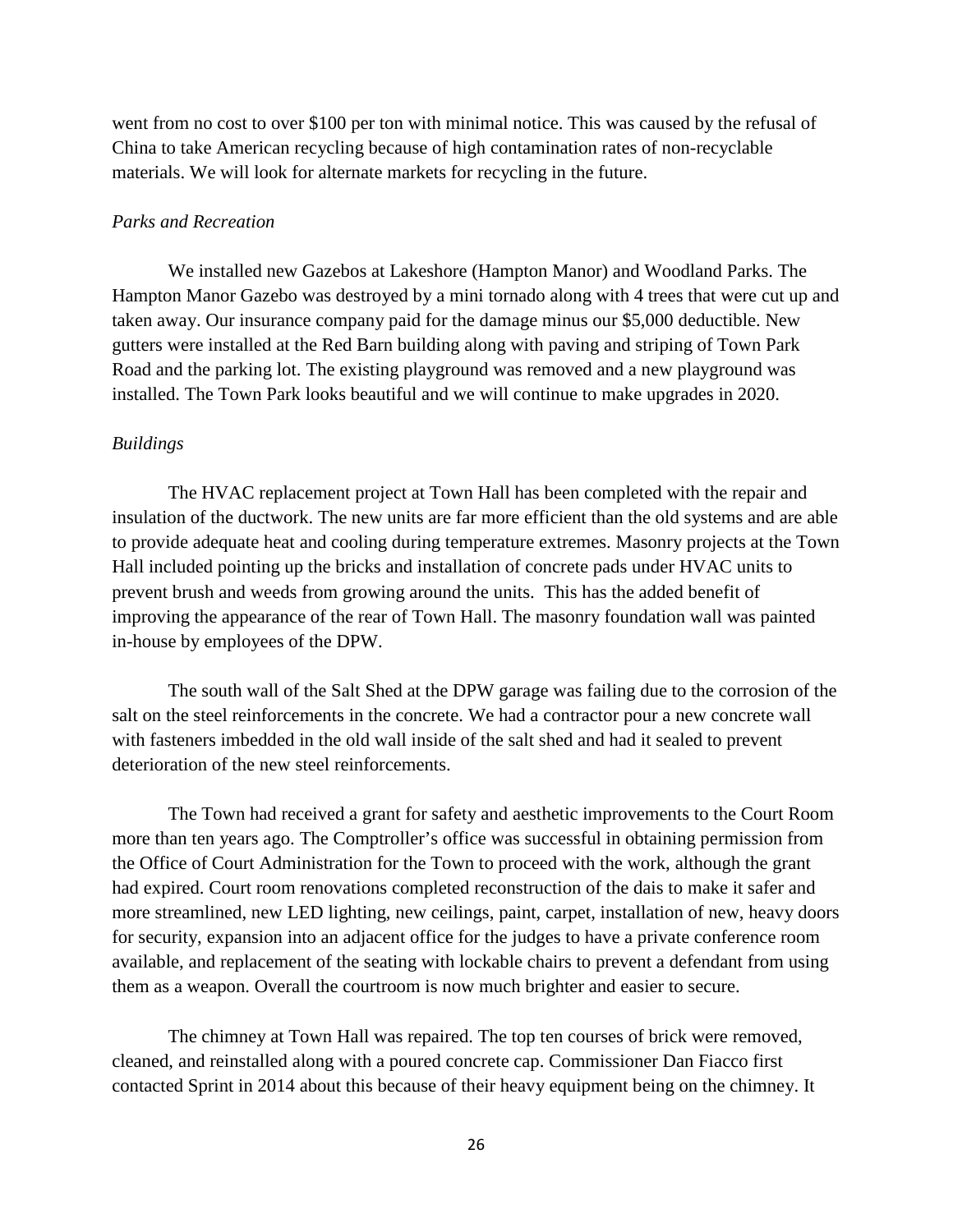took them five years to perform this work but Commissioner Fiacco didn't give up. The project cost was over \$10,000 and Sprint hired a contractor and paid for the repair.

### *Town Historian*

Our Town Historian, Roberta (Bobbie) Reno, continues to expand and refine our understanding of the history of East Greenbush. In 2019 she presented the following programs:

- "Col. Henry Knox and the Cannon Caravan (American Revolution)" presented to  $4<sup>th</sup>$ graders at Genet Elementary School.
- "Illegal Trial and Execution of Pvt. Samuel Helms (War of 1812)" presented at the East Greenbush Community Library.
- "History of Hampton Manor" presented at the East Greenbush Community Library.
- "Edmonia Lewis" presented to  $6<sup>th</sup>$  grade students at Rensselaer City Elementary School.
- "Betsy Doyle" presented at the Glenwyck in Scotia.

In addition, Ms. Reno continued her research on the buildings, businesses and people of East Greenbush. Her tireless efforts to clear the name of Pvt. Samuel Helms, a soldier illegally executed during the War of 1812 continued as she worked with Congressman Paul Tonko's office to introduce a Bill in Congress that would allow local historians and others to file for changes in historical records that are older than 175 years. Her research into Greenbush native sculptor Edmonia Lewis is now focused on a "lost" sculpture that had been presented to a church in St. Louis at the end of the  $19<sup>th</sup>$  century. Other research efforts have focused on the location of a slave cemetery along Columbia Turnpike and the naming of Columbia High School.

In 2019 Bobbie Reno located a lost deed from Citizen Edmond Genet granting land to the Town of Greenbush for the building of public schools. The deed dates from 1807 and we were proud to rededicate the deed in a ceremony at Goff Middle School.

### *Town Services (Parks and Recreation)*

The Red Barn in the Park saw its first full year of rentals. People love the building and we expect to continue to learn how to maximize use of the building. The new playground at the Town Park was installed and it has been busy ever since. The lower pavilion area has been cleaned up and the old concrete grills were removed. Woodland Park was cleaned up and the fence removed, a parking area was created, and a gazebo installed. We hope to make more improvements here in 2020. Hampton Manor Park took a hit with a severe storm. The gazebo was recently replaced that had been destroyed and the Beach House has been painted and the floors re-done. The ceiling and roof that were caving in were also repaired. We are currently seeking bid proposals to replace the bathrooms near the dog park at the Town Park.